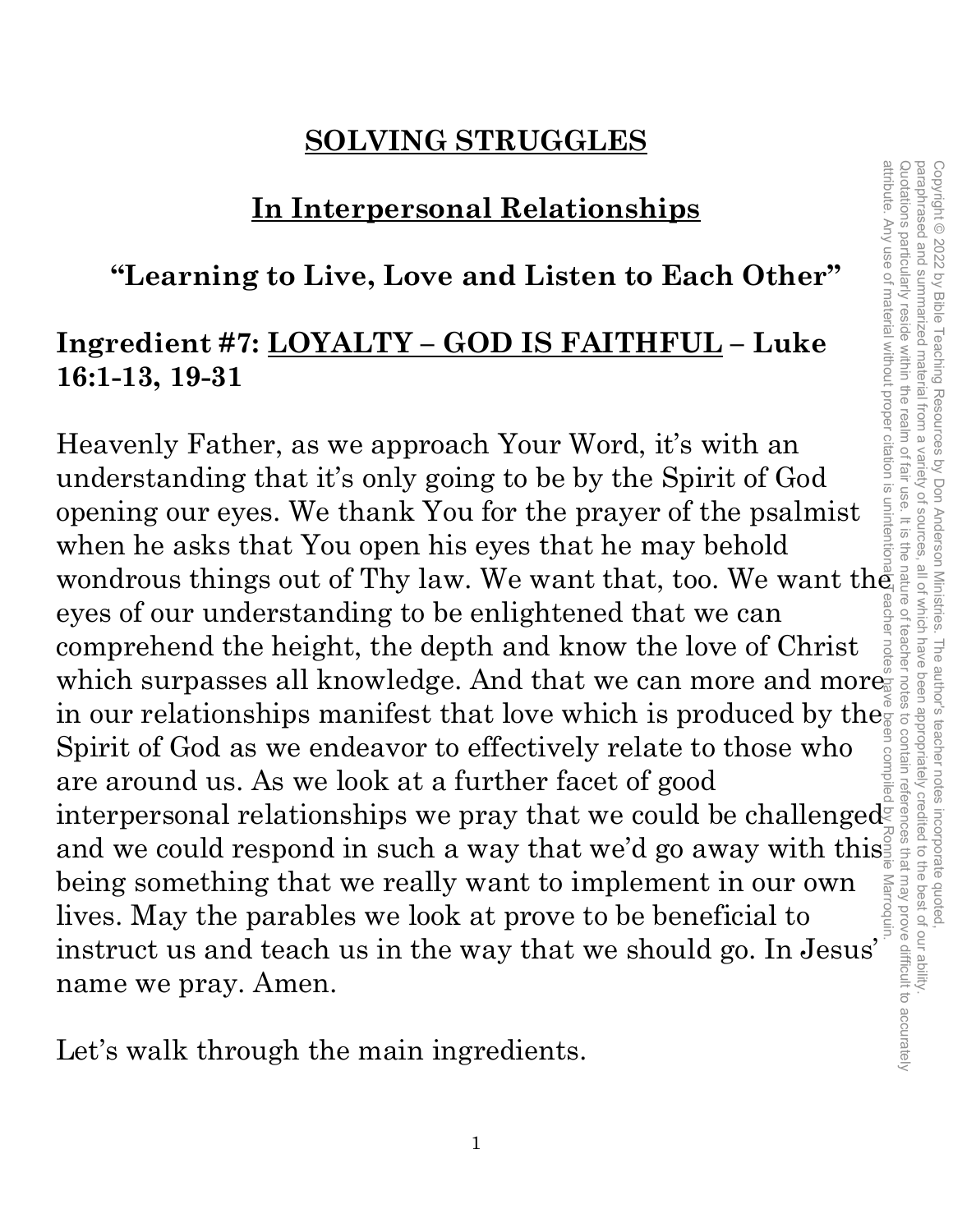1. A Relationship with God—we talked about the judge who had no respect for God or man.

2. Unconditional Love–there we talked about the prodigal son $\frac{3}{5}$ 

3. Compassion—the good Samaritan.

4. Forgiveness–this was Peter's problem. How many times should I forgive?

5. Sensitivity—the ability to live in somebody else's world and to be sensitive to their needs.

6. Integrity—Is God fair? We looked at the vineyard owner who paid a denarius for everybody that worked for him, whether he worked 12 hours, 9 hours, 6 hours, 3 hours or 1 hour, everybody got the same salary. And we pointed out the fact that God is fair.

Now we're going to approach the subject of LOYALTY.

God is faithful. He is the absolute manifestation of loyalty and faithfulness. Loyalty is demonstrated in 1 Corinthians 13 when it talks about love.

1 Corinthians 13:7

Love bears all things, believes all things, hopes all things, you know, endures all things.

Love is there always the same, no matter what. That's what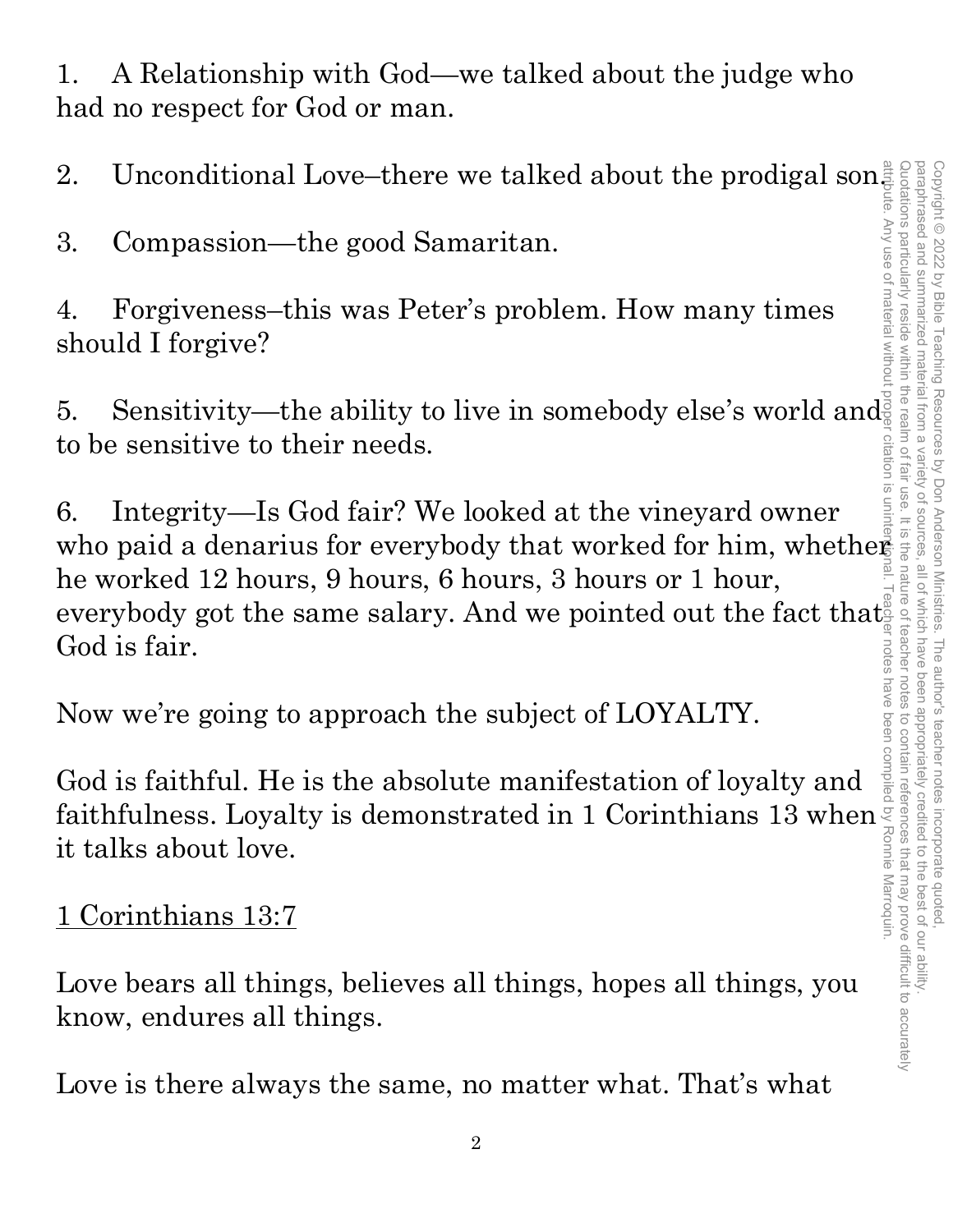we're talking about when it comes to loyalty.

We're going to look at these two parables in Luke 16. Before we get there let's look at an Old Testament illustration of what we're talking about when it comes to loyalty and friendship.

Sometimes when we see it in flesh and blood it really helps us  $t\alpha$ get a handle on what we're talking about when we get into the parables.

The illustration we're going to look at is the relationship that David and Jonathan had together when it comes to loyalty.

Get in your mind, David is a young man who has been victorious on the field of battle. He has beaten and whipped Goliath and has become an instant hero, militarily. Jonathan happens to be the son of Saul, the king. This relationship is immediately established between the two of them and is one of the greatest illustrations of loyalty from somebody whose dad is terribly threatened and disloyal to David and the choice that Jonathan makes because of his friendship with David to be loyal to him.

Now let's read just a few passages. We'll jump into the life of David and pull out these various experiences of David and Jonathan just to show you in illustration form what it's like to be loyal.

#### 1 Samuel 18:1ff

After David had finished talking with Saul, [now this is just after killing Goliath] Jonathan became one in spirit with David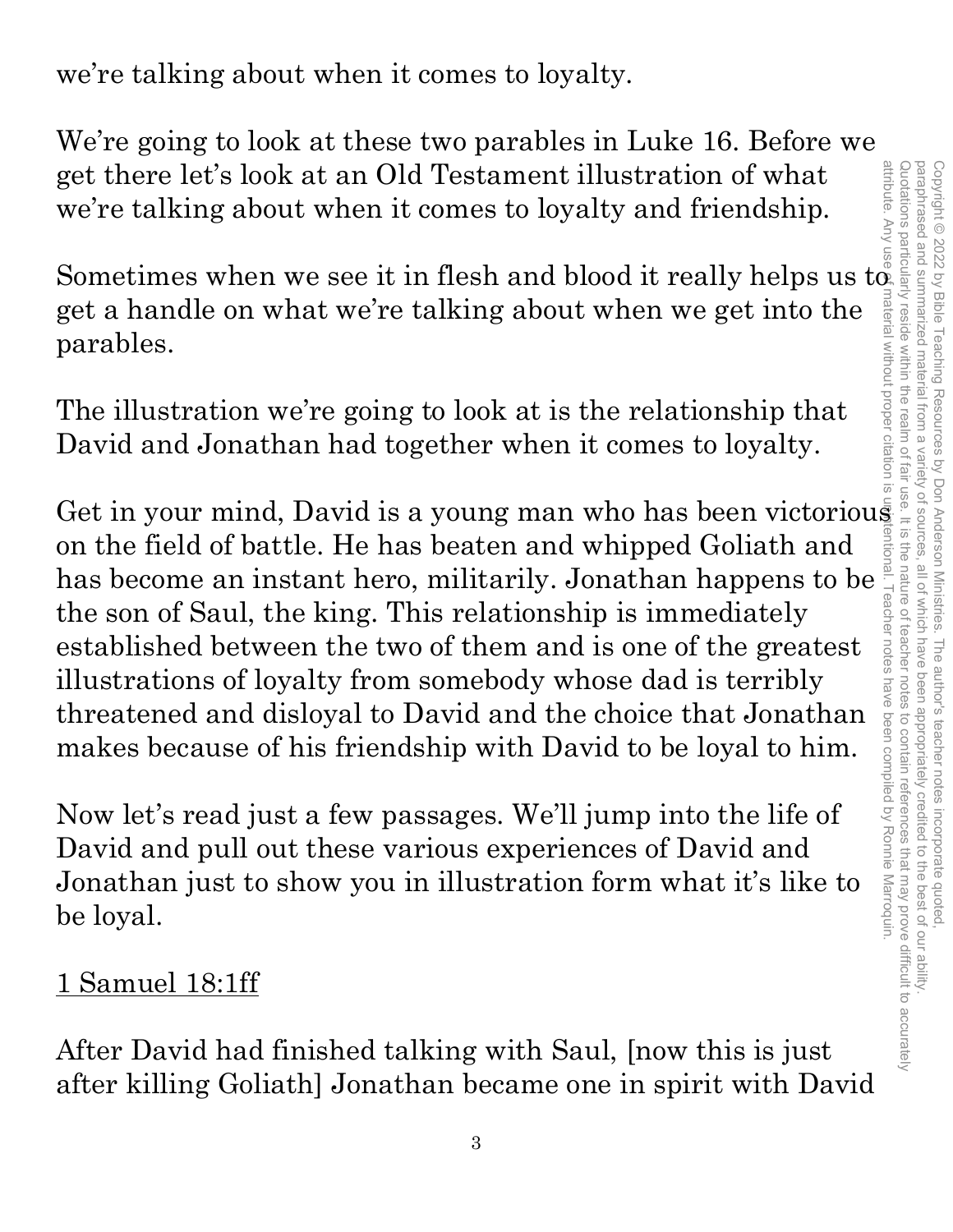and he loved him as himself. From that day Saul kept David with him and did not let him return to his father's house. [In other words, he was already threatened by him. He wanted to control him] And Jonathan made a covenant with David becaus $\tilde{\bar{\mathbf{e}}}$ he loved him as himself. Jonathan took off the robe he was wearing and he gave it to David, along with his tunic and even his sword, his bow and his belt.

Now here's a rich man's son. David is probably in shorts and tennis shoes. He has come in out of shepherding the sheep to go and take these goodies to his brothers who are fighting in the battle and when he gets over there they've been hung up for forty days listening to the threats of this giant Philistine and David just is naive enough to trust the Lord and so he grabs 5 rocks and a sling and goes to the field of battle and whips the guy and becomes a hero. And Jonathan immediately responds  $\mathrm{t}\tilde{\sigma_{\shortparallel}}$ that and the relationship between the two of them is fantastic.

So the first thing Jonathan can do for David is give him his robe, and also gives him his sword and his belt. He's that kind of guy. You characterize guys sometimes as "they give you the shirt off their back."

That's the relationship that Jonathan obviously sustained with David. He'd do anything for him. There's total commitment to one another.

In the story there is an intense jealousy that sets in and Saul immediately wants to kill David. The whole thing is a drama around this friendship that's very awkward because here's the king's son having a close relationship with the number one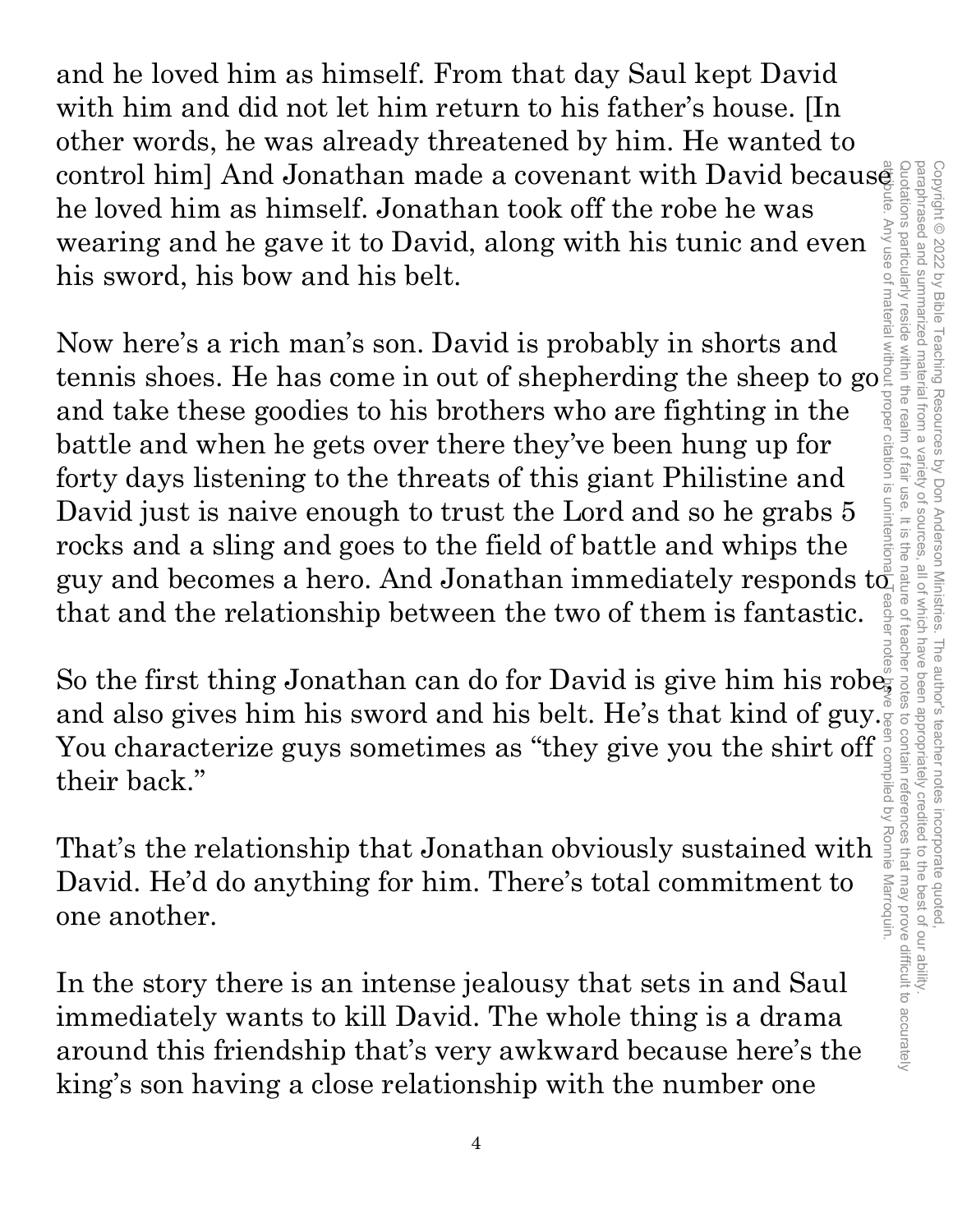enemy to the king.

Here's what we read in 1 Samuel 19:

#### 1 Samuel 19:1ff

Saul told his son Jonathan and all the attendants to kill David but Jonathan was very fond of David and he warned him, "My 1 Samuel 19:1ff<br>
Saul told his son Jonathan and all the attendants to kill David<br>
but Jonathan was very fond of David and he warned him, "My<br>
father, Saul, is looking for a chance to kill you. Be on your guard<br>
tomorrow m tomorrow morning. Go into hiding and stay there. I will go out and stand with my father in the field where you are. I'll speak  $t\bar{\vec{\theta}}$ him about you and will tell you what I find out." Jonathan spoke well of David to Saul his father and said to him, "Let not the king do wrong to his servant David. He has not wronged you and what he had done has benefited you greatly. He took his life int $\mathbb{d}$ his hands when he killed the Philistine. The Lord won a great his hands when he killed the Philistine. The Lord won a great victory for all Israel and you saw it and you were glad. Why then would you do wrong to an innocent man like David by killing him for no reason?" Saul listened would you do wrong to an innocent man like David by killing him for no reason?" Saul listened to Jonathan and took this oath, "As surely as the Lord lives, David will not be put to death." So Jonathan called David and told him the whole would you do wrong to an innocent man like David by killing<br>him for no reason?" Saul listened to Jonathan and took this<br>oath, "As surely as the Lord lives, David will not be put to<br>death." So Jonathan called David and tol as before.

So here is a mediator reconciling the two but it's very temporary.

Now listen to chapter 20 and verse 1 because immediately Saul changes his mind and wants to kill him and because of that David has to flee.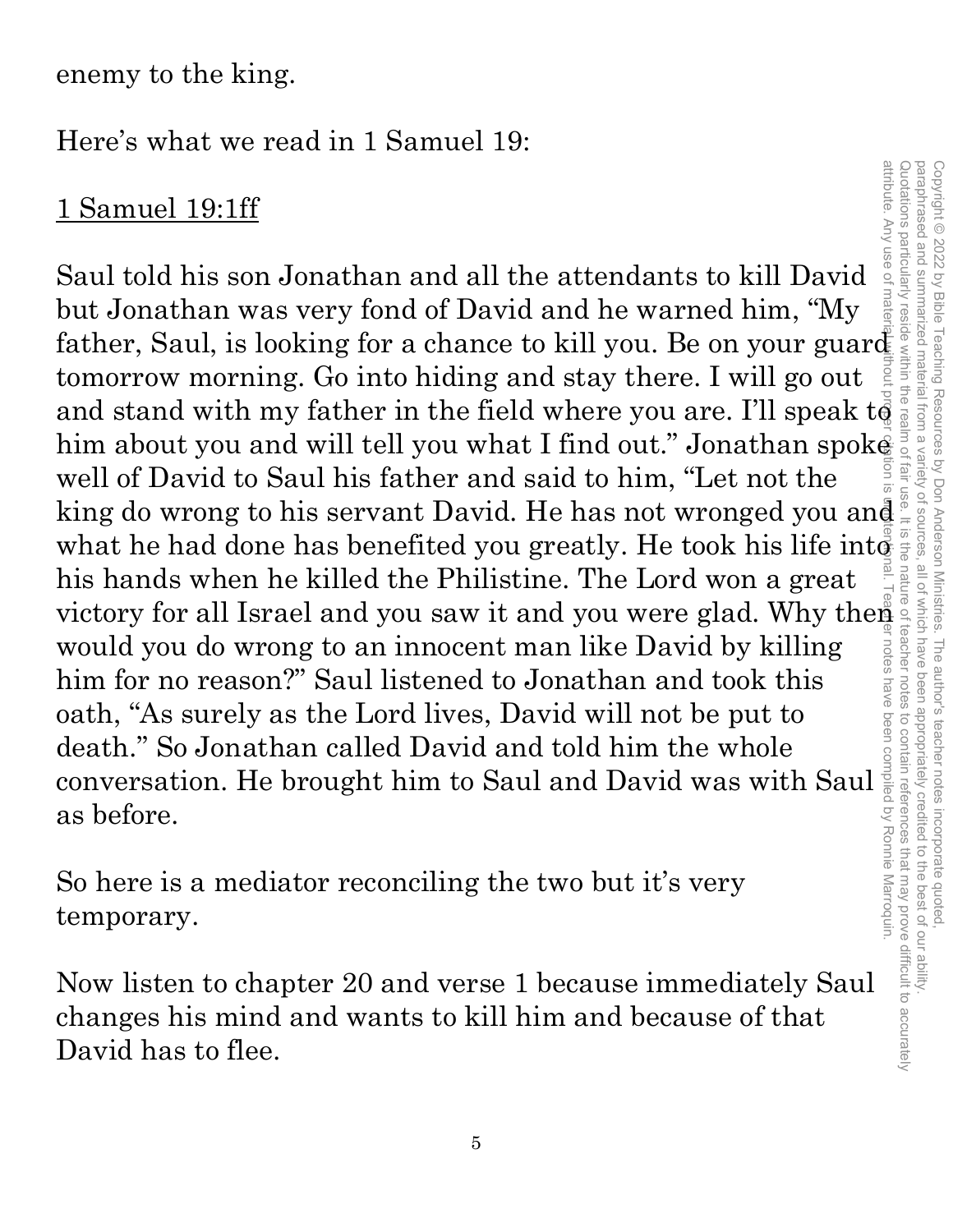#### 1 Samuel 20:1

Then David fled from Naioth.

He fled north to Ramah to be with Samuel during this time. Saul chases him and finds him. Then he comes back to Jonathan, David does, and says, "What have I done? What is m $\mathsf{y}_\mathbb{R}^{\mathbb{Z}}$ my life?" attribute. Any use of material without proper citation is unintentional. Teacher notes have been compiled by Ronnie Marroquin.

crime? How have I wronged your father that he's trying to take  $\frac{1}{2}$  my life?"<br>
"Never," Jonathan replied, "You're not going to die. Look, my<br>
father doesn't do anything great or small without confiding in<br>
me. Why sh "Never," Jonathan replied, "You're not going to die. Look, my father doesn't do anything great or small without confiding in me. Why should he hide this from me? It's not so."

Immediately he takes an oath with him that this is not so. Now the next time there is a meal Saul literally tries to pin his own son against the wall with a spear, simply because of his relationship to David. So again Jonathan steps to the forefront to be a buffer. Remember that horrible experience in chapter  $20\frac{9}{5}$ when Jonathan goes before his dad and discovers that his dad is going to kill him and so he comes to warn David and he takes the little boy with him and he says, "If the arrows go over the top, you have to leave. If the arrows fall in front, you can stay."

Here's David out here in this field waiting for the arrows to come and the arrows went over the top. We read this

#### 1 Samuel 20:42

Jonathan said to David, "Go in peace for we have sworn friendship with each other in the name of the Lord, saying, 'the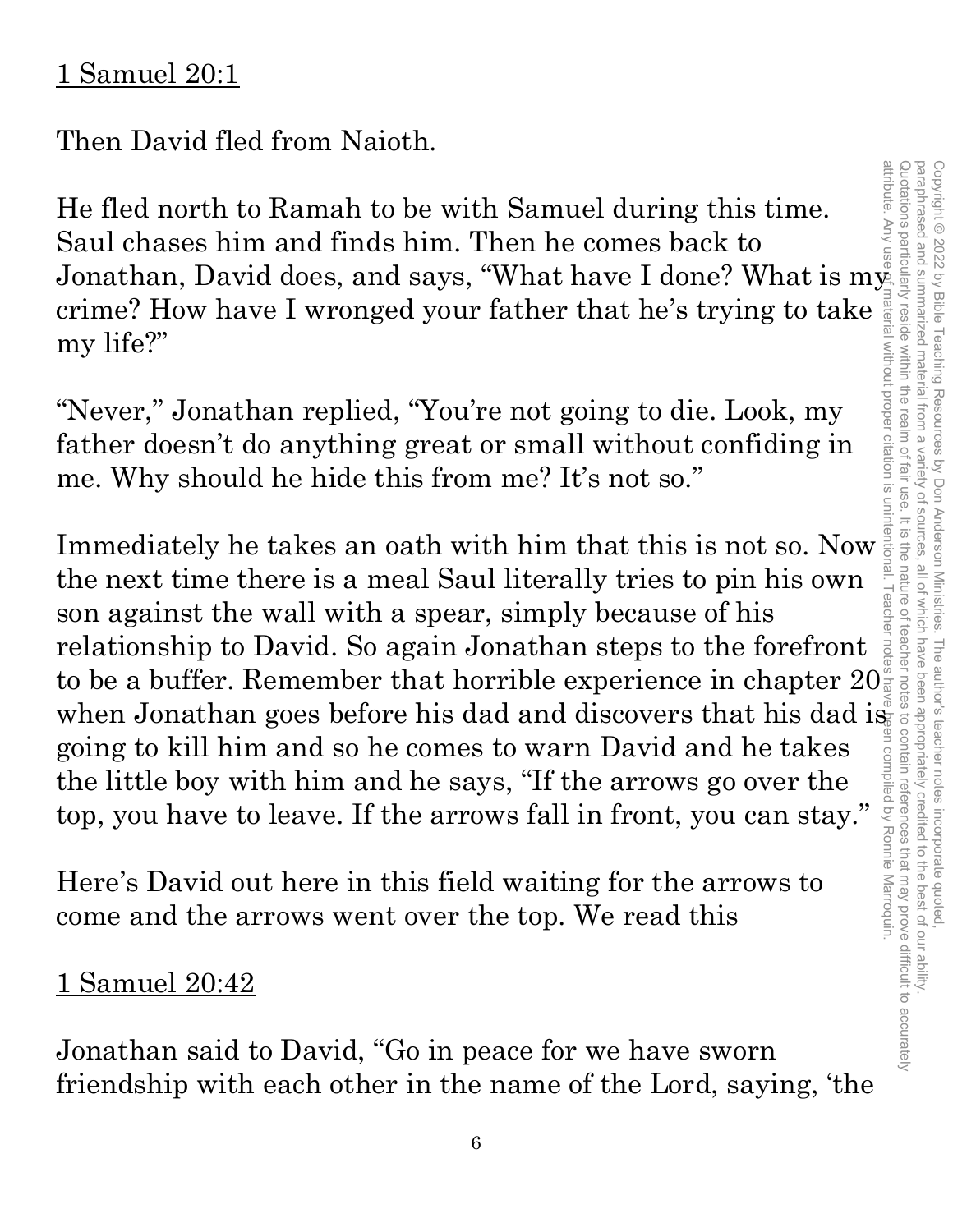Lord is witness between you and me and between your descendants and between my descendants forever.' Then David left and Jonathan went back to town.

But the picture is one of David weeping more than Jonathan at  $\frac{3}{5}$ it all ended, but that's not the way it ended. Listen to this. This is so cool.

#### 1 Samuel 23:16-18

But the picture is one of David weeping more than Jonathan at<br>the time of their departure. You would think that's probably how<br>it all ended, but that's not the way it ended. Listen to this. This<br>is so cool.<br>
1 Samuel 23:1 And Saul's son Jonathan went to David at Horesh and he helped him find strength in his God. "Don't be afraid," he said. "My father, Saul, will not lay a hand on you. You will be king over Israel and I will be second to you. Even my father, Saul, knows this." The two of them made a covenant before the Lord. And Jonathan went home but David remained at Horesh.

Do you know what's so dramatic about that? Here's David out in the wilderness. Saul can't find him anywhere and Jonathan goes<br>to him immediately and finds him and tells him, "Look, it's<br>going to be fine. You're going to be the next king and I'm going<br>to be second to you."<br>That's the to him immediately and finds him and tells him, "Look, it's going to be fine. You're going to be the next king and I'm going to be second to you."

That's the last time they saw each other. Shortly thereafter Jonathan dies as a casualty on the field of battle against the Philistines.

Now there is an illustration of loyalty and friendship. A loyalty that goes way beyond anything that we comprehend in interpersonal relationships and in our love and devotion to each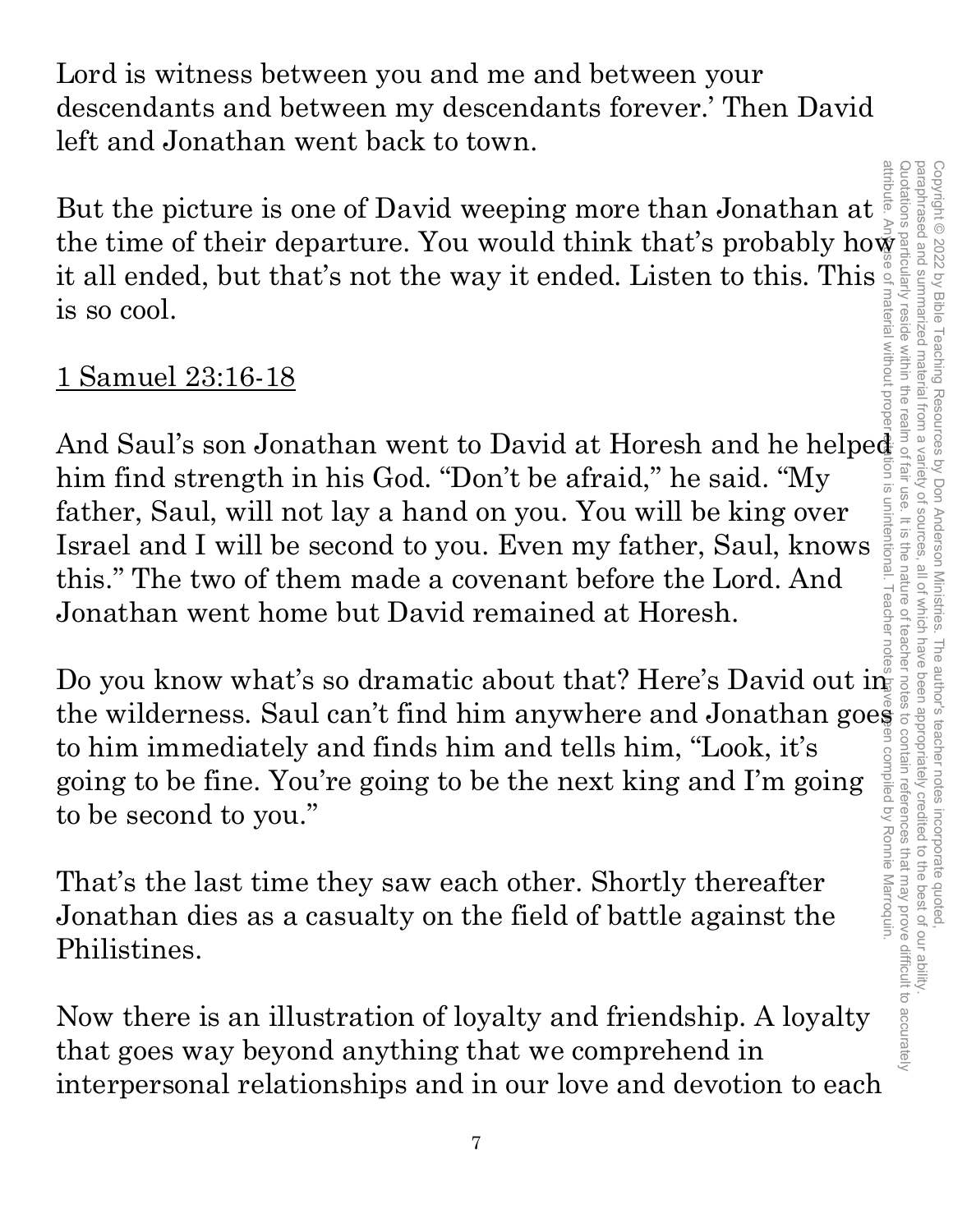other. It serves as a suitable introduction to these parables we're gonna look at when it comes to talking about LOYALTY.

Pick up at verse 1 in Luke chapter 16 on your study. Basically what we're talking about in the passage is the stewardship or the responsibility toward one another.

Jesus is probably talking to the same audience that we had in chapter 15 when we were looking at the parables of the lost sheep, the lost coin and the lost son. This must be the same audience.

This is a parable by CONTRAST. It's one of the most difficult parables in the New Testament to understand. We see loyalty in reverse. Disloyalty when money comes into the picture.

We're going to look at:

- 1. STORY #1—Luke 16:1-13
- A. ACCOUNTABILITY—verses 1 and 2
- B. WHAT SHALL I DO? or OUR ALTERNATIVES—verses 3-8
- C. ADMONITION—verses 9 and 10
- D. APPLICATION—verses 11-13

We'll look at the first parable and then we'll look at the second story in verses 19-31.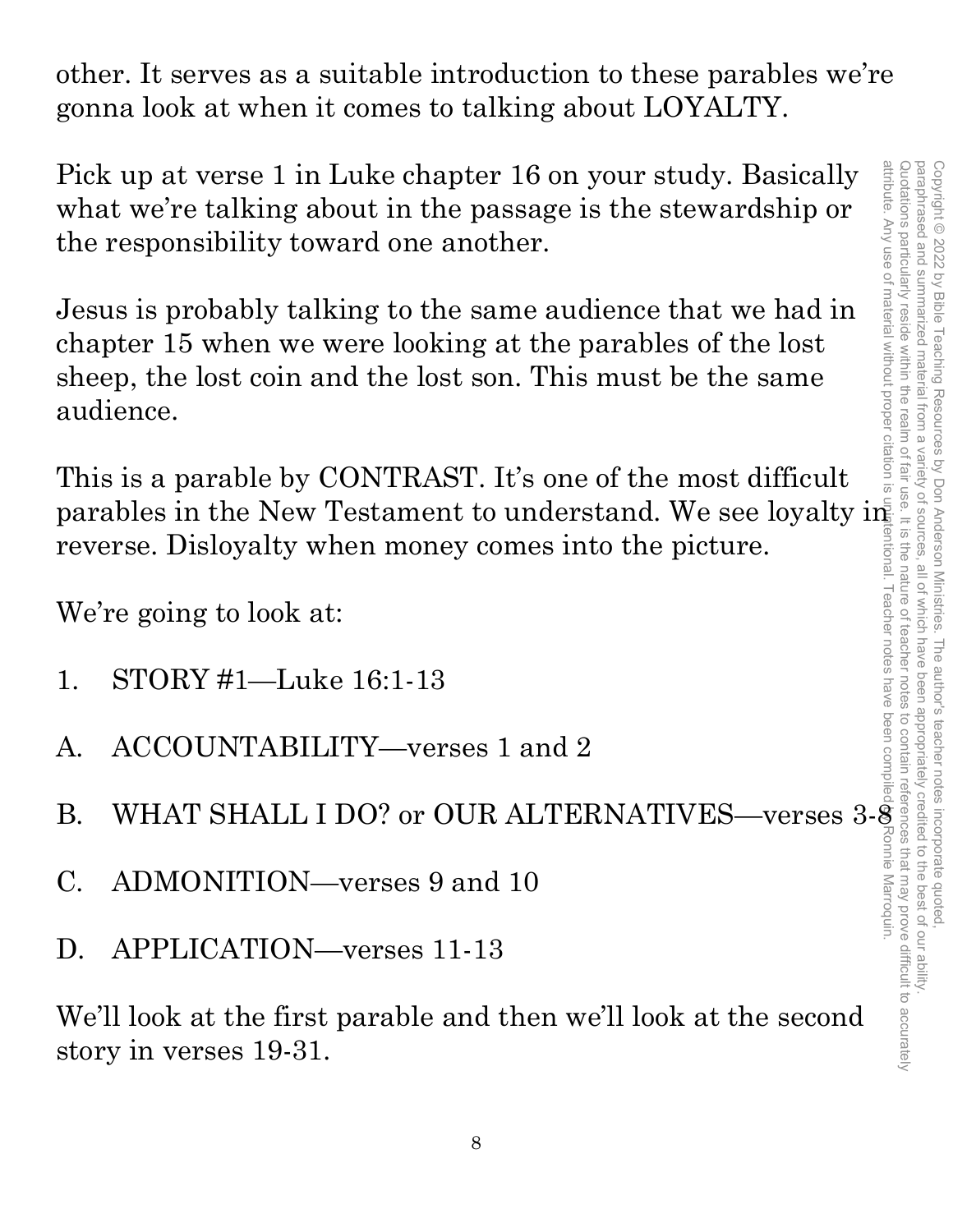#### **v. 1 Now He was also saying to the disciples: "There was a certain rich man who was having a manager of his estate, and this manager was accused to him as wasting his possessions.**

"Now He was also saying to the disciples: "There was a certain rich man who was having a manager of his estate, and this manager was accused to him as wasting his possessions."

This rich man obviously has made his money in olive oil and wheat and he has a manager over his estate. There have been those that have come to the owner and said, "Hey, look. This gu $\frac{1}{2}$ is disloyal. He is wasting your possessions."

Genesis 39:6 is an illustration of what a manager ought to be like. This is Joseph:

#### Genesis 39:6

So he left everything in Joseph's charge, and with him around, he did not concern himself with anything except the food that  $h\bar{e}$ ate.

ate.<br>Because of Joseph's devoted loyalty to Potiphar, Potiphar didn't<br>worry about anything at the house. He basically turned it all<br>over to him. worry about anything at the house. He basically turned it all over to him.

Now this manager is evidently accused by some business associates of living high on the hog.

In 1 Corinthians 4 it's required of stewards that one be found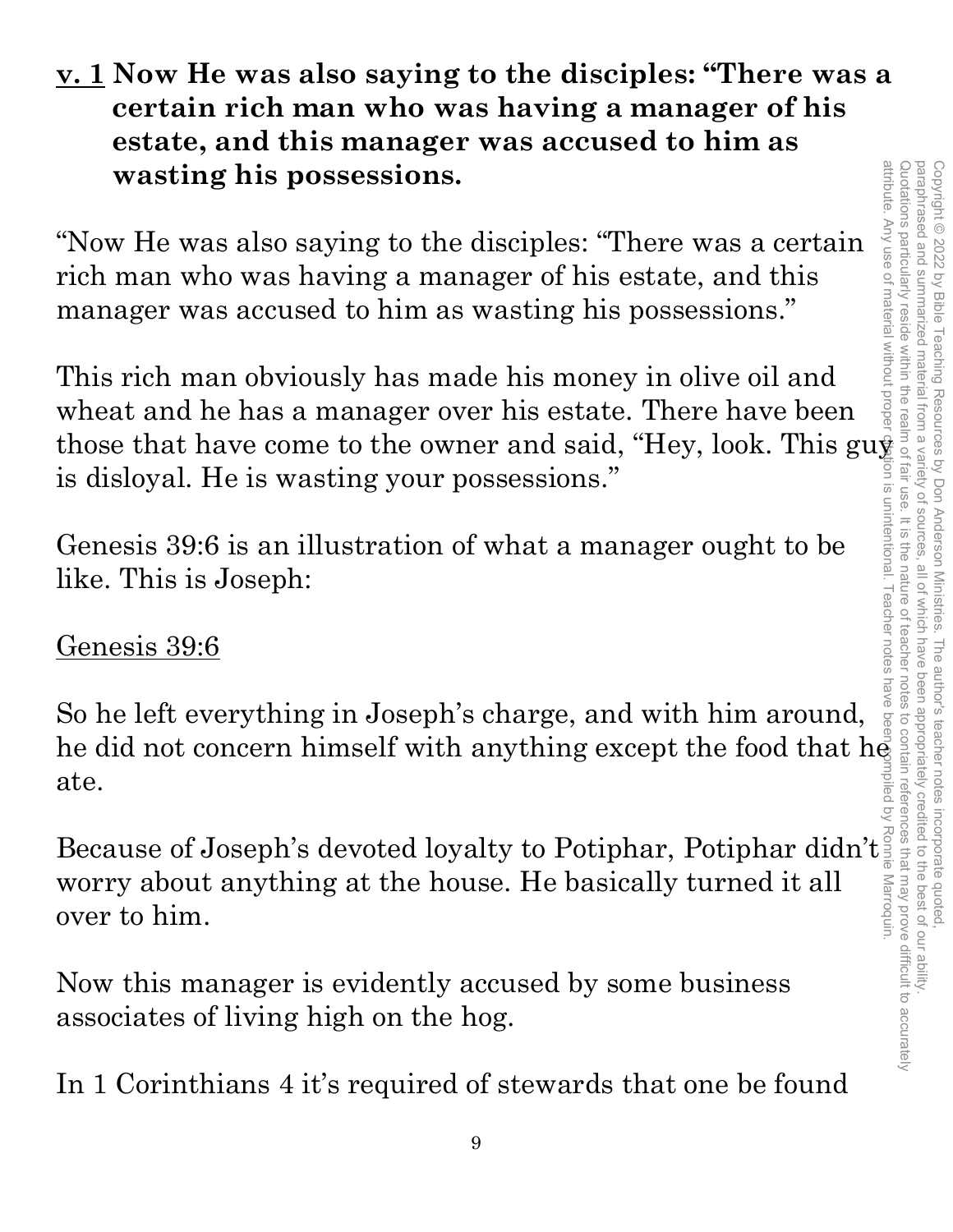trustworthy, be faithful. There is a loyalty that ought to be there to those under whom you work and by whom you're employed. You expect that but this is not happening here.

Just like the prodigal son in chapter 15 wasted his inheritance<br>in the far country, so this guy is living it up on company bucks.<br>He has a Cadillac, wears a Rolex, has a home with a swimming<br>pool, same and tomis courts. H attribute. Any Just like the prodigal son in chapter 15 wasted his inheritance in the far country, so this guy is living it up on company bucks. He has a Cadillac, wears a Rolex, has a home with a swimming pool, sauna and tennis courts. He has extravagant Europe and Acapulco and he's having a blast. He just got back from the Caribbean. Here all these people come to the head guy $\frac{1}{2}$ and say, "Hey look. He's wasting the profits of the company."

#### Proverbs 28:20

A faithful man will abound with blessings but he who makes haste to be rich will not go unpunished.

Tim Hansel, in his book *When I Relax, I Feel Guilty* says:

# (When I Relax, I Feel Guilty by Tim Hansel)

Gordon Dahl said, "Most middle-class Americans tend to worship their work, work at their play, and to play at their worship." As a result, their meanings and values are distorted. Their relationships disintegrate faster than they can keep them in repair, and their lifestyles resemble a cast of characters in search of a plot. (source unknown)

The key phrase is right there in verse 1: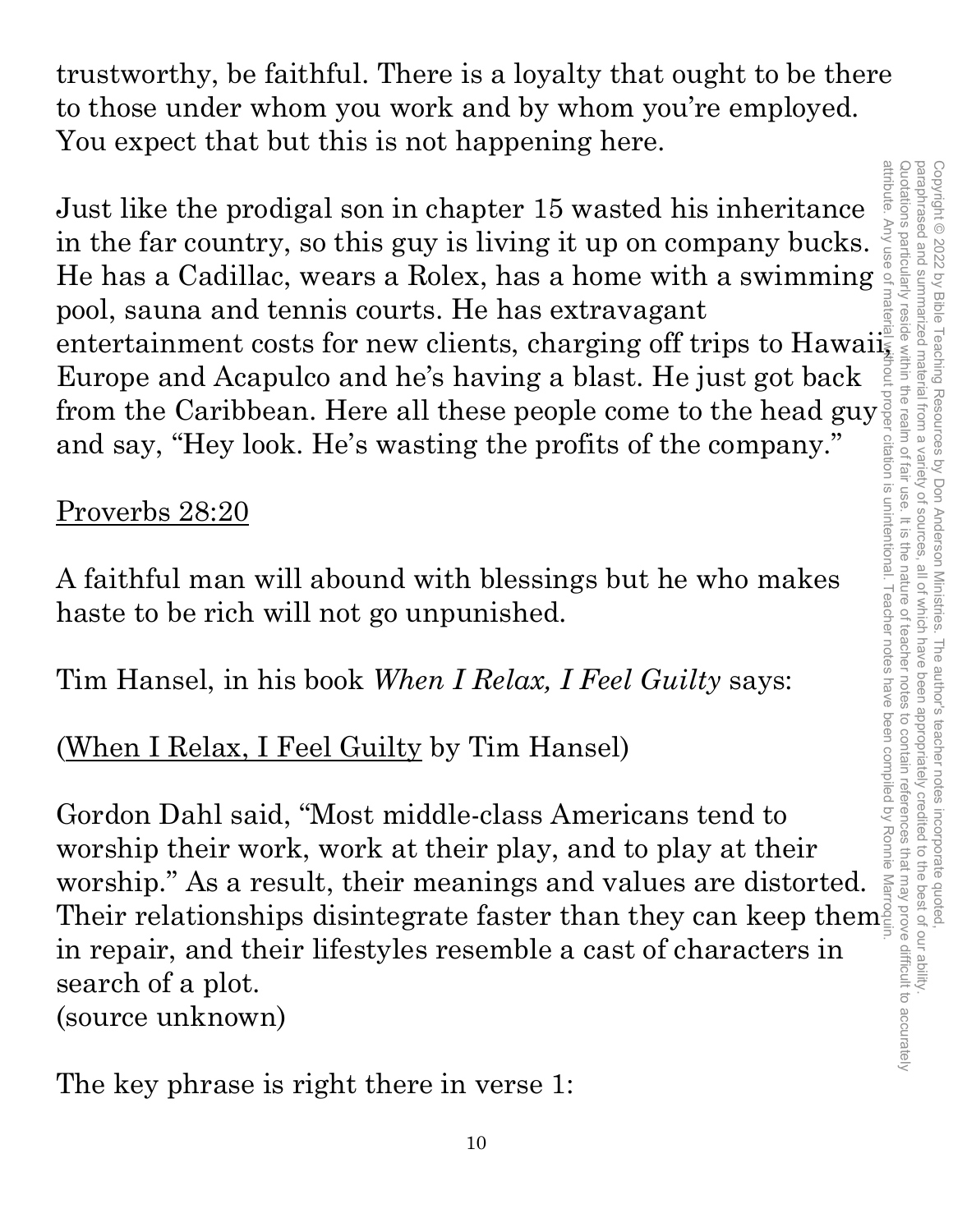"he is wasting his [master's] possessions."

He's not loyal. Now with this erroneous attitude, this lover of money desires to become rich, he's wasting the manager's money.

# **am hearing concerning you? Give an account of your management, for you can no longer be manager."**

"And having called him, he said to him: 'What is this I am hearing concerning you? Give an account of your management, for you can no longer be manager.'"

That's a good way to get fired. If you want to put that in layman's terminology he says, "What's this I've been hearing? Turn in your books, you're done. You're fired."

**v. 2** And having called him, he said to him: "What is this I am hearing concerning you? Give an account of your manager."<br>
"And having called him, he said to him: 'What is this I am hearing concerning you? Give an accoun So he gives a date or a period of time obviously as to when he's going to be terminated so that he has time to do what he needs to do. He says, "We're going to audit the books. And with the auditing, you're going to be held accountable. Turn in your books, you're fired."

Now would you notice that the manager makes no defense. When a person makes no defense you know he's got egg all over his face. He's guilty of what he's been doing. So here come the ALTERNATIVES.

Here comes this disloyal manager of the owner's estate and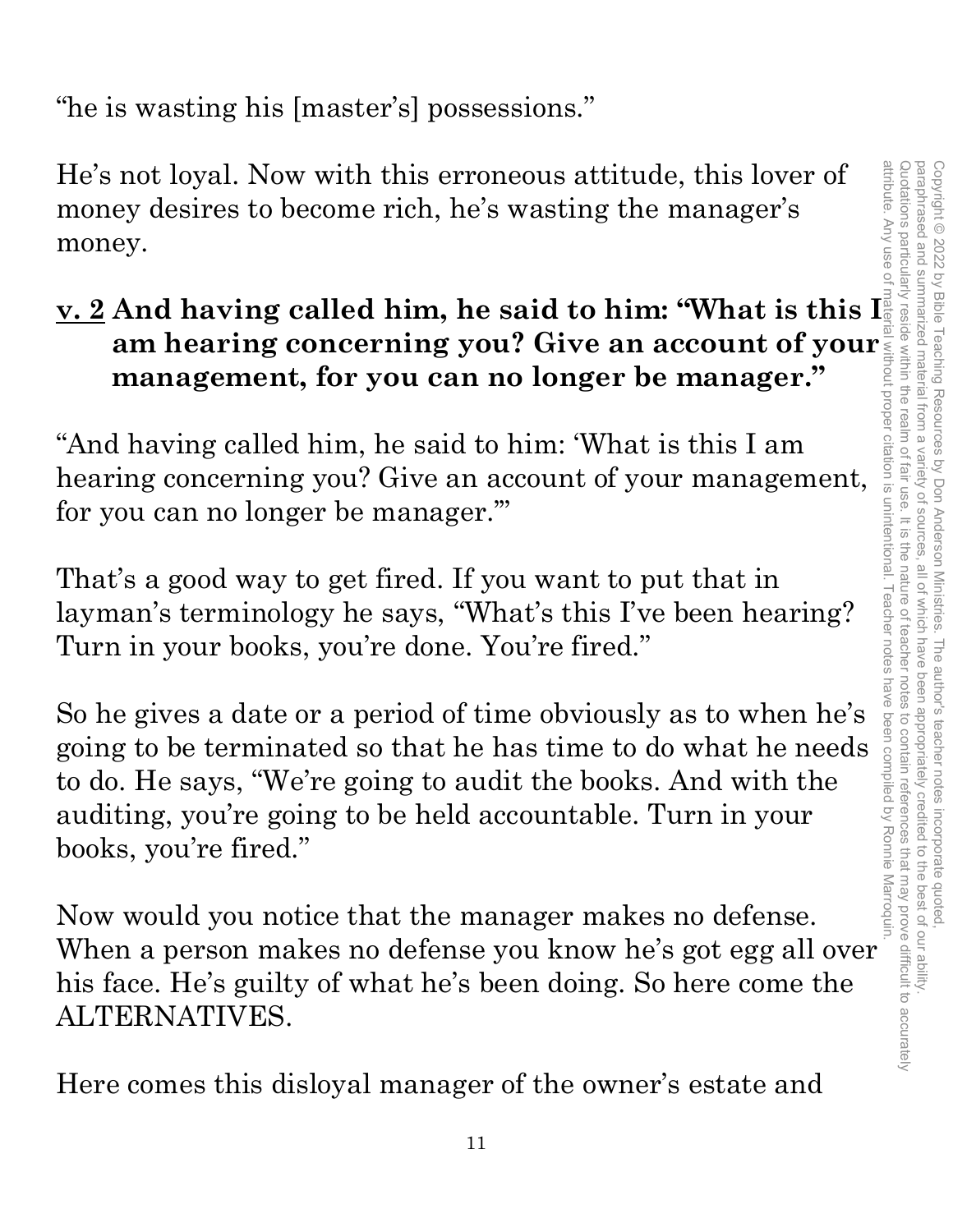immediately stress reveals selfishness. The stress of survival will always reveal the selfishness of the heart and where your priorities really are. If you can have a friend after having gone through a crisis and be under stress, you have a very special treasure. Guard that with your life.

Someone who will continue to think unselfishly about their relationship with you and continue to be a giver in being involved with you in the midst of stress, is a very special person.

Let's just make it in principle form. Stress reveals loyalties. Stress reveals disloyalty.

You're not in the ministry very long before you find that out. If you think ministry is a piece of cake you've got another thing coming. Ministry would be a snap if it weren't for the people.

It is tough sledding sometimes because there are people out there who really just love. They're well-intentioned dragons and  $\mathbb{S}^n$ they'd just love, with their fire-breathing abilities, to eat ministers for lunch.

That's not to offset the other wonderful folks who really care sacrificially and are involved and will stay by you.

**v. 3 And the manager said to himself: "What shall I do, because my master is taking away the management from me? I am not strong enough to dig; I am ashamed to beg.**

"And the manager said to himself: 'What shall I do, because my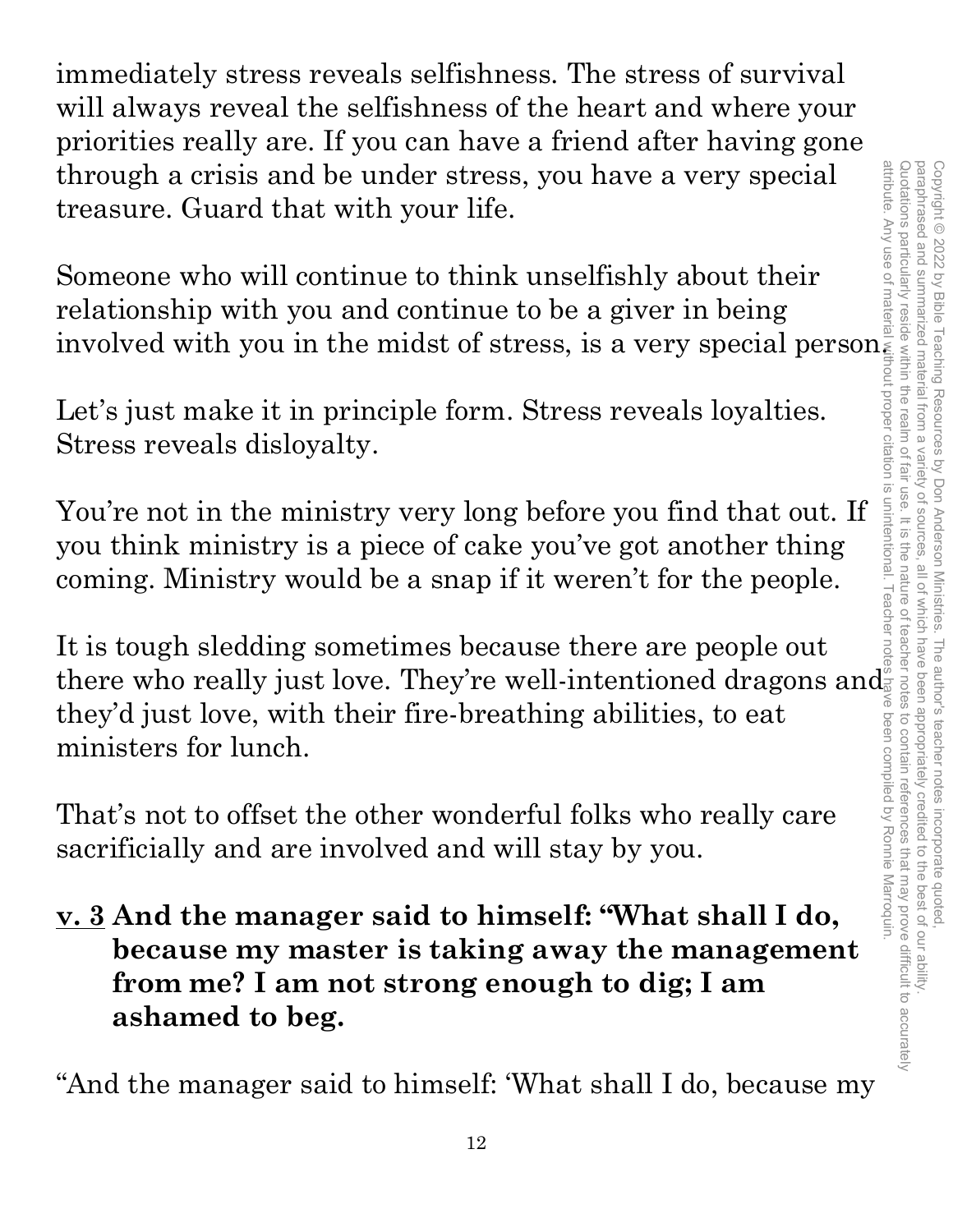master is taking away the management from me? I am not strong enough to dig; I am ashamed to beg."

Where does he fit on our chart? Incorrect Positive Thinking/Feeling/Acting.

What's the focus? I—ME—MY.

How many times does the word "I" and "me" occur in the verse?

We've got him in the lower left. We have some words there that can describe him for us. Try to put him on the chart. Pride. All those "self" words—self-indulgent, self-centered. He's an individual who is totally absorbed with his own personal matters. He has no loyalty to the man who has hired him and taken care of him for all these years. That has gone out the window immediately with the stress.

What's his problem?

"What am I going do now that they've taken my job away from me? I've been sitting at a desk too long and I'm not strong enough to get on the other end of an idiot stick and begin to shovel. I can't dig ditches. And then on top of that I don't want  $t\tilde{\varrho}$ sit around and take an unemployment check. I don't want to go begging with my hand out."

So he looks at both these things. "I can't go back to manual labor and I don't want to be on the welfare line. So what am I going to do now since I can't do that?"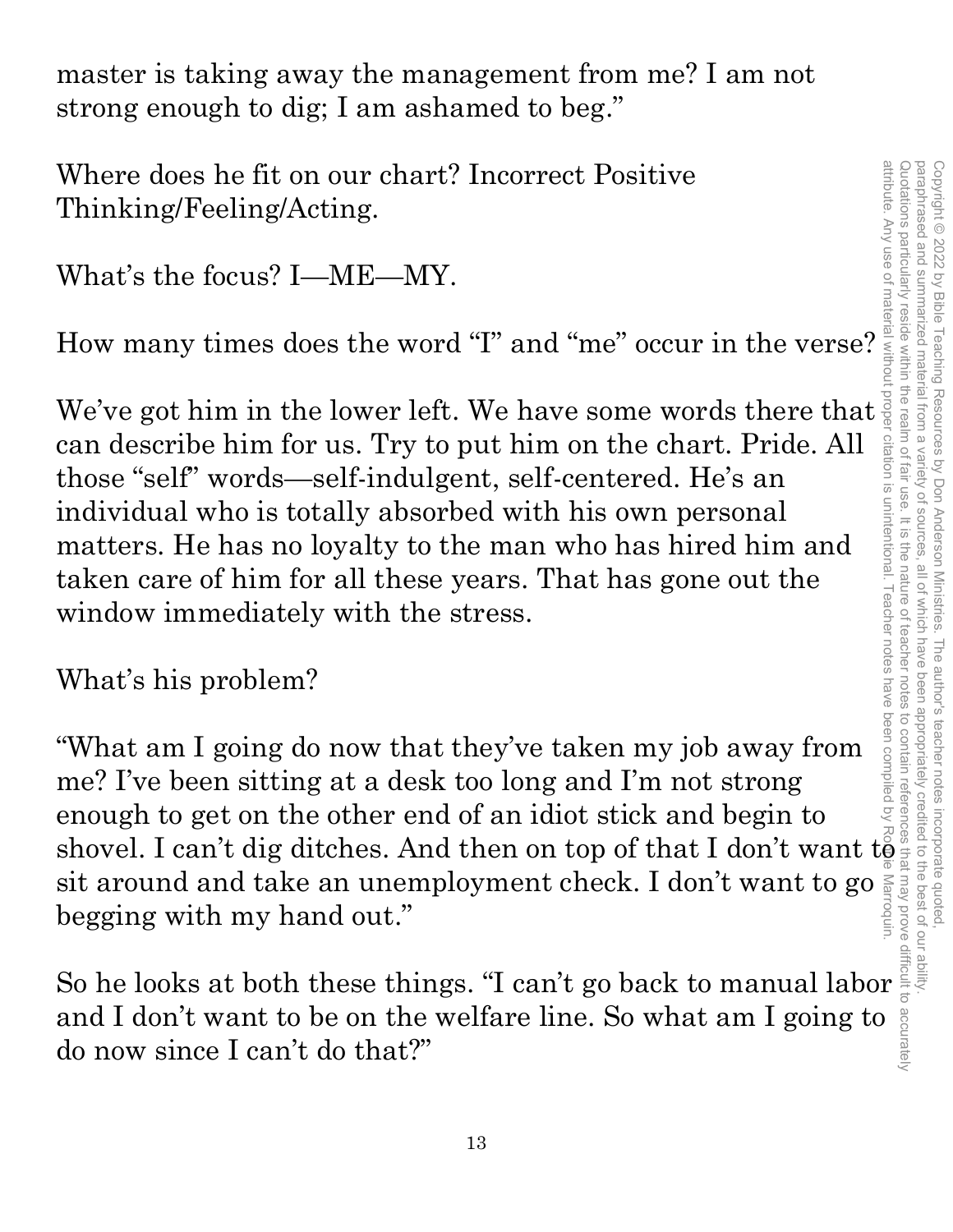So the crisis is here. "What am I gonna do?"

When a person loses his job, it's pretty traumatic. If you've ever lost one, you know just exactly what we're talking about. Immediately social acceptance is gone because you're social life lost one, you know just exactly what we're talking about.<br>
Immediately social acceptance is gone because you're social life is built around your work. Now that you've been fired or you lost space you're is built around you your job, socially, you're an outcast.

Secondly, your security has had a tremendous blow. You don't know what you're going to do with your life.

Thirdly, your self-image has just gone down the drain. After all, you failed.

Here's this guy and he says, "I'm too weak to get on the other end of a shovel and, on top of that, I'm just too proud to beg for  $\frac{1}{\mathbf{d}_1}$ living."

Now look what he does.

**v. 4 I know what I should do, in order that when I am removed from the management, they will receive me into their homes.'**

"I know what I shall do,"

He's got the wheel's spinning. When the survival wheels turn, you do it to them before they do it to you. It's total disloyalty. Here it is by contrast. What are the options? This is what I'll do:

"in order that when I am removed from the management, they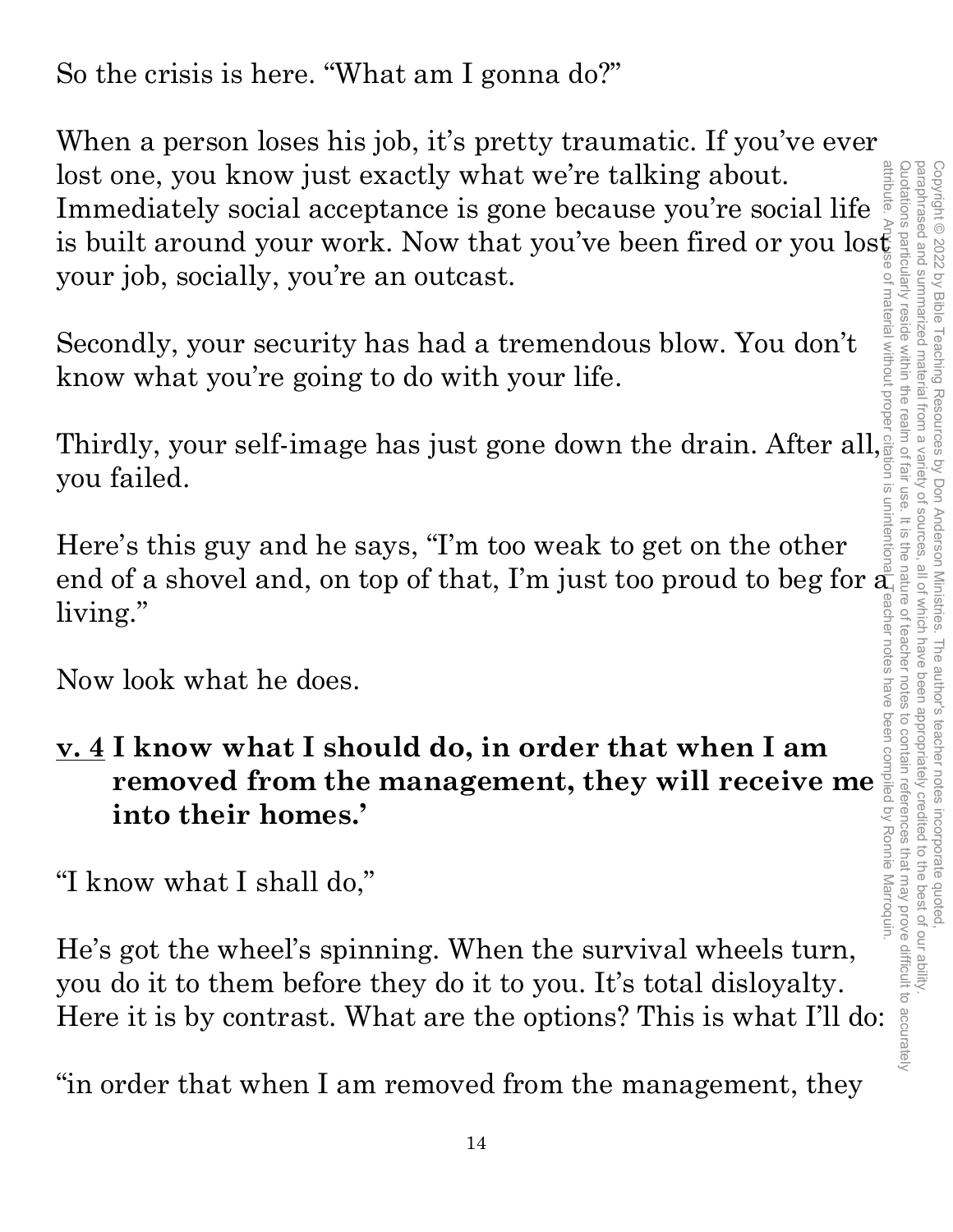will receive me into their homes.'"

Isn't it interesting that when you immediately lose your job, your friends become very important to you? It's funny how you your friends become very important to you? It's funny how you<br>get your mind off material things and it's the people that really<br>become important.<br>So he says, "I've got a plan. This is what I'm going to do. I'm become important.

So he says, "I've got a plan. This is what I'm going to do. I'm going to focus on my friends. They are the customers of the manufather in that I work for. What I'm going to do to make something out of this impossible situation is I am going to do something that is going to be very dis that I work for. What I'm going to do to make something out of this impossible situation is I am going to do something that is going to be very disloyal. attribute. Any use of material without proper citation is unintentional. Teacher notes have been compiled by Ronnie Marroquin.

#### **v. 5 And he summoned each one of his master's debtors, and he was saying to the first: 'How much are you owing my master?'**

"And he summoned each one of his master's debtors, and he was saying to the first: 'How much are you owing my master?'"

These are all last minute favors to the customers of the boss in order to win their friendship before the deadline comes for his termination.

# **v. 6 And he said, 'A hundred measures of oil.' And he said to him, 'Take your bill, and sit down quickly and write fifty.'**

"And he said, 'A hundred measures of oil.' And he said to him, 'Take your bill, and sit down quickly and write fifty.'"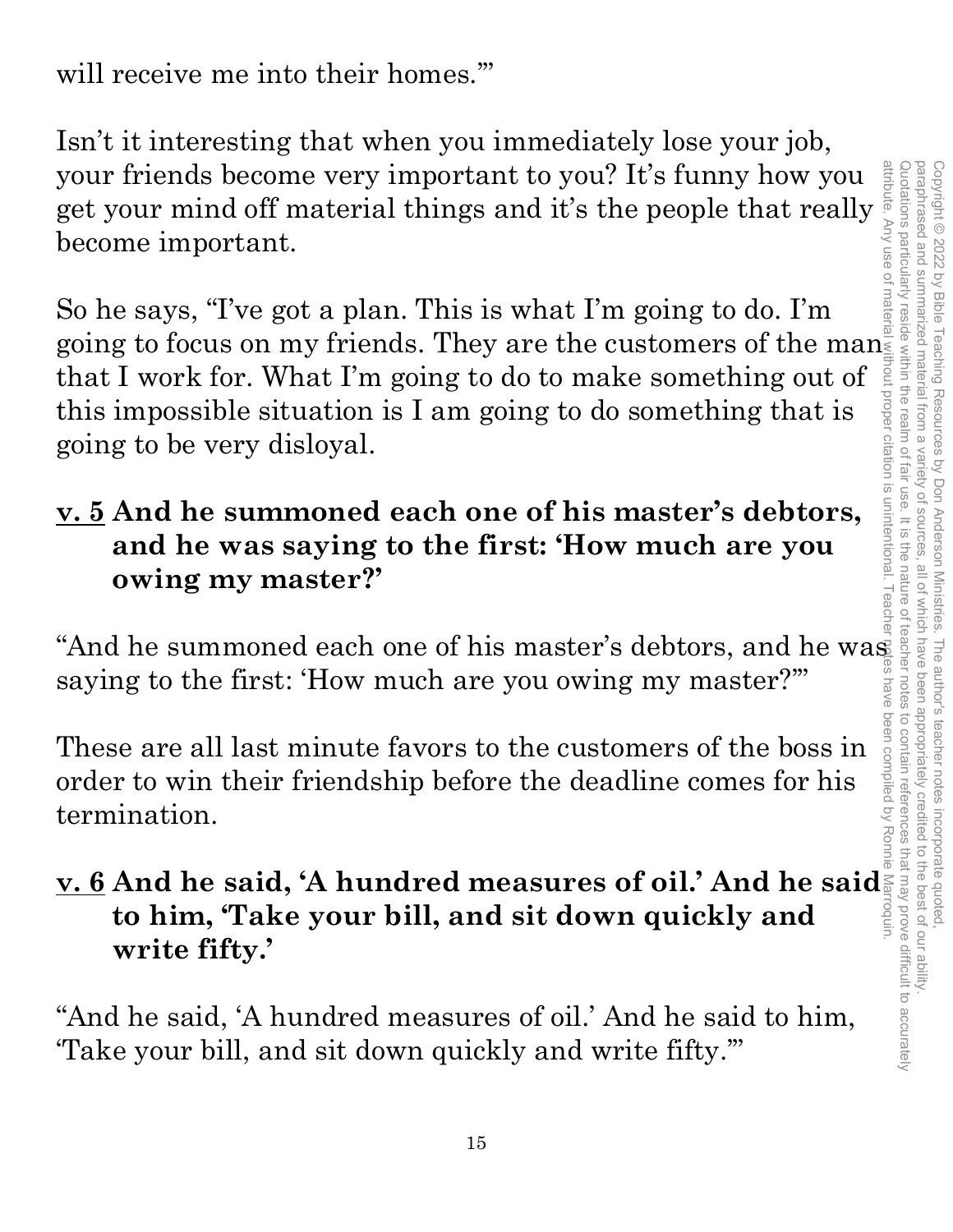Isn't it interesting when you're doing something wrong you have to do it quickly? Just cancel it, cut it in half. Do it quick. Get it over with. Take your bill, sit down and let's cut it 50 percent.

What do you think the guy's thinking? He's thinking, "Wow! This is really neat. What a fine favor, thanks. I'll do it."

Now you know the thing about this parable is that Jesus is fully aware of dishonest employees, kickbacks, price fixing, embezzlement, selfishness, job jungle. He knows it. He knows exactly where you live and exist and what's going on out there. It's neat to see this parable because the Lord understood it. He knew human nature.

**v. 7 Then he said to another: 'Now as for you how much Example 10** where you live and exist and what's going on out there  $\frac{3}{8}$  neat to see this parable because the Lord understood it. He  $\frac{3}{8}$  whuman nature.<br> **Then he said to another: 'Now as for you how much are you of wheat.' He is saying to him, 'Take your bill, and write eighty.'** 

"Then he said to another: 'Now as for you how much are you owing?' And he said, 'One hundred measures of wheat.' He is saying to him, 'Take your bill, and write eighty.'"

He cuts one bill 50 percent and he cuts the other bill 20 percent. He does last minute favors to customers to win their friendship  $\frac{2}{3}$  so when the time comes for him to lose his job, these guys are so when the time comes for him to lose his job, these guys are going to remember him and maybe have something for him to do.

#### **v. 8 And his master praised the unrighteous manager because he acted shrewdly: for the sons of this age**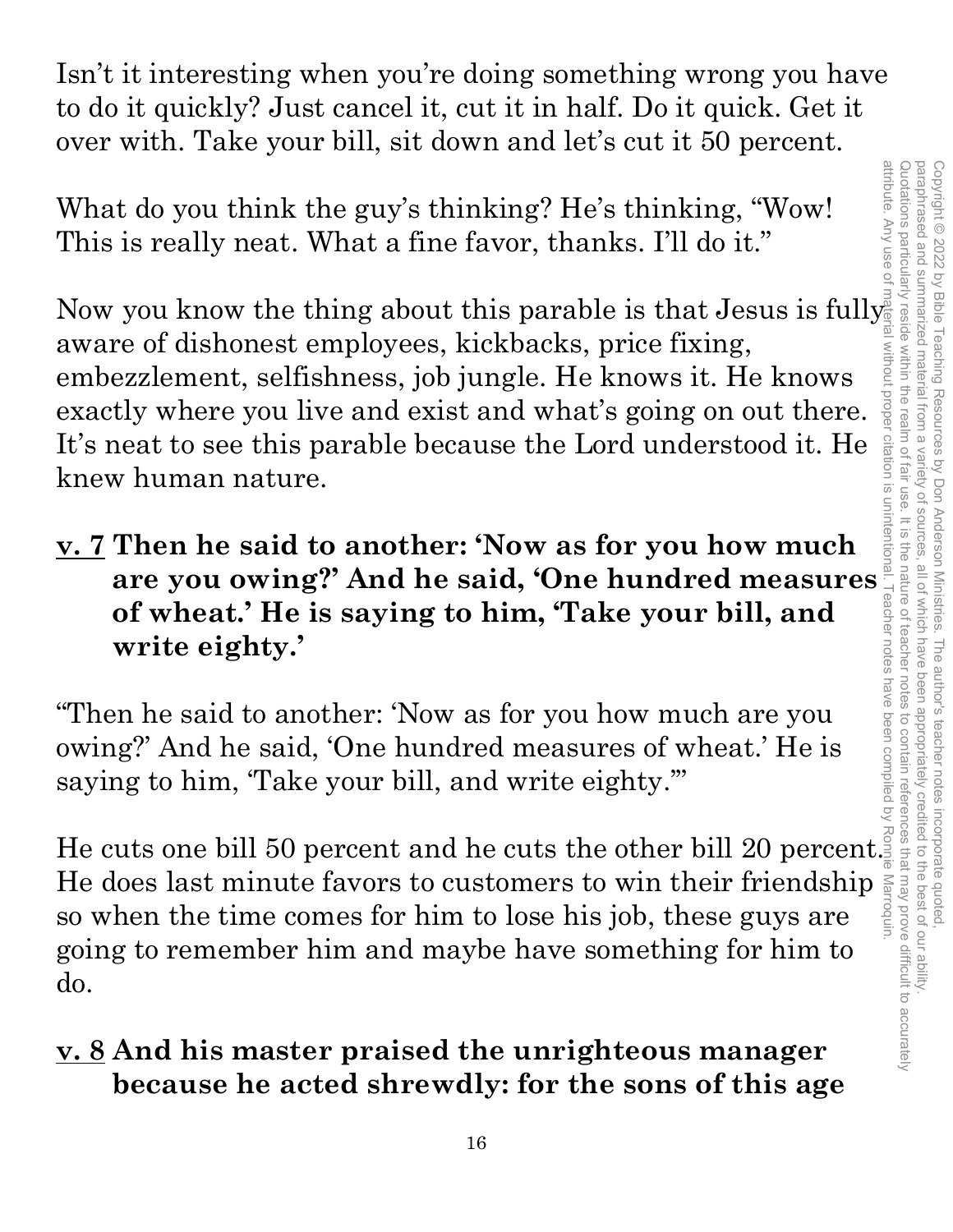#### **are shrewder in their dealings with their own kind than the sons of the light.**

"And his master praised the unrighteous manager because he acted shrewdly: for the sons of this age are shrewder in their dealings with their own kind than the sons of the light."

When you stop to think about it, the manager doesn't have anything he really can do in this situation other than commend his manager. He's between a rock and a hard place. If he goes back to his customers and says, "I fired this guy and none of those things count," the customers are going to quit doing business with him because he didn't mean what he said. So he's $\frac{1}{3}$ thinking, "That fox put me between a rock and a hard place and I have to just go along with his benevolence. He is a shrewd character. The next time I'm going to be smarter and he's going to pay the piper."

That's exactly the way the business world goes. He has to go along with what's been said. "He took it to me this time. I'll take to him the next time."

He is commended for his shrewdness because he can't do anything in this situation. He saw the issues clearly. He had a care for the future. He made provision for what he knew was coming and he moved quickly. When you look at those things that guy would probably fit into the current business world.

What does the word "shrewdness" mean? Shrewdness is having the quality of thinking, scheming, planning, plotting, developing and putting deals together. Always thinking about creative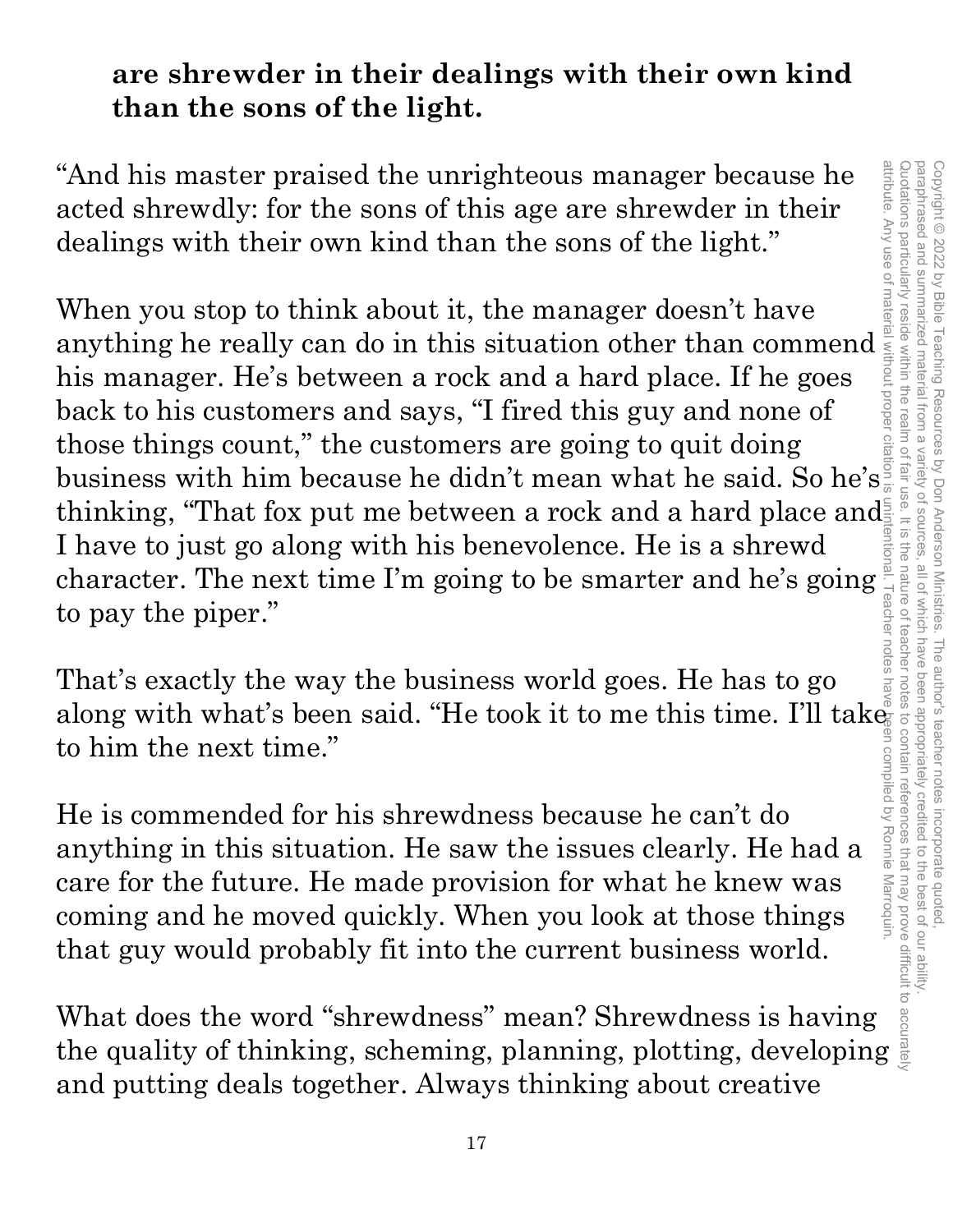strategy. Thinking of bigger and newer ways of doing things. The thing that we need to see in this passage is that here's a man who immediately becomes disloyal to his boss when there is money involved. He demonstrates in the final act, what he was  $\frac{3}{4}$ money involved. He demonstrates in the final act, what he was doing in the other because he was wasting his money. He had not had not logally toward him.<br>Let's look at the admonition and then we'll get on to another on  $\$ loyalty toward him. attribute. Any use of material without proper citation is unintentional. Teacher notes have been compiled by Ronnie Marroquin.

Let's look at the admonition and then we'll get on to another one of the parables. without proper citation is

- C. ADMONITION—verses 9 & 10
- **v. 9 And I am saying to you: Make friends for yourselves by means of the wealth of unrighteousness, in order that when it gives out they may receive you into the eternal dwellings.**

"And I am saying to you: Make friends for yourselves by means of the wealth of unrighteousness, in order that when it gives out  $\mathbb{S}^n$ they may receive you into the eternal dwellings."

What is he saying? He is saying use your money in making friends with people who are not Christians. Help them to come into relationship with God so one of these days they'll be thankful in heaven for the fact that you cared enough to have a part in their salvation by discharging your stewardship and responsibility to build a relationship with them. We're commanded to do that—to make friends with the things which God has given us in order to reach them.

# **v. 10 He who is faithful in a very little thing is faithful**

unintentional

 $\frac{1}{2}$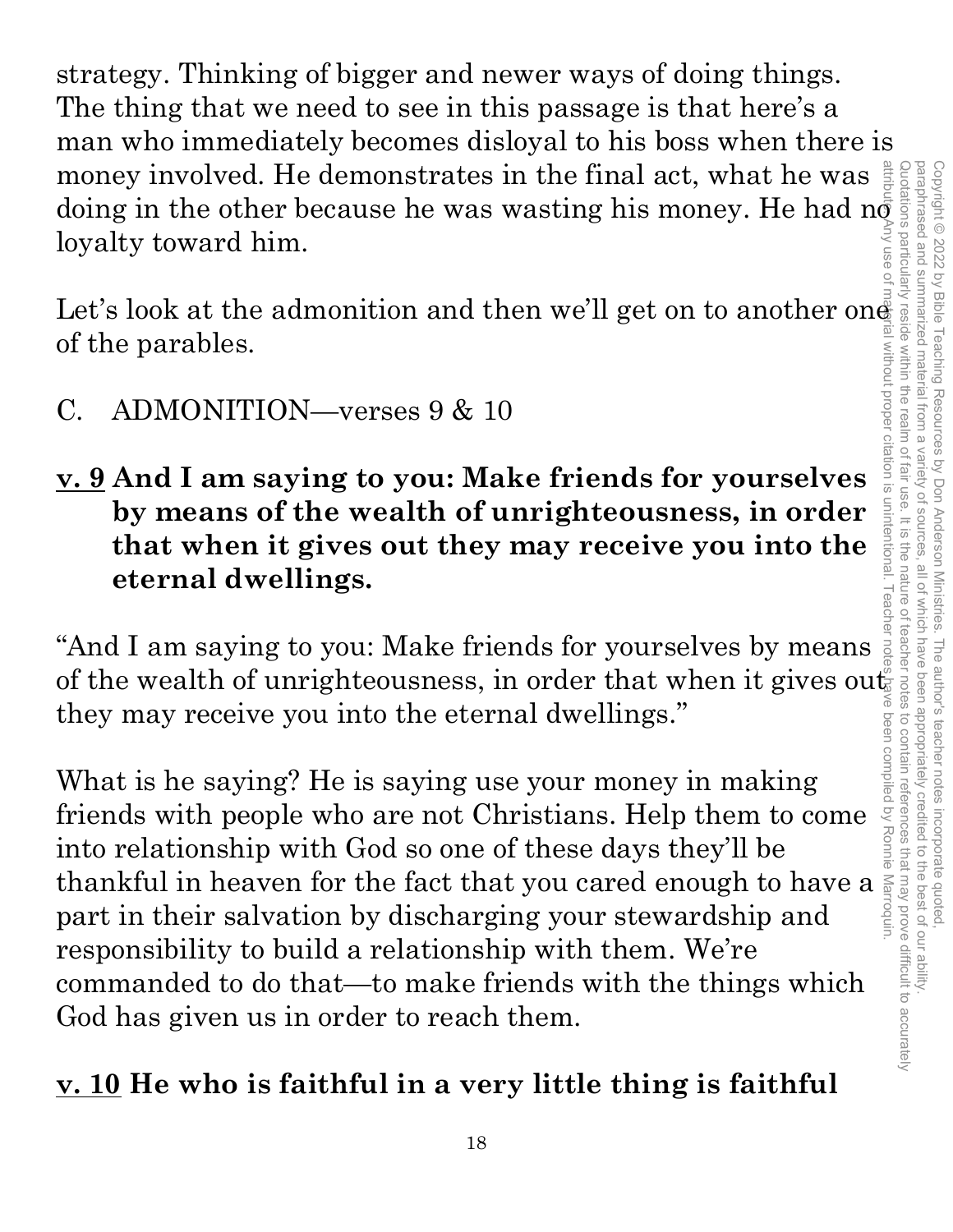#### **also in much; and he who is unrighteous in a very little thing is unrighteous also in much.**

"He who is faithful in a very little thing is faithful also in much; and he who is unrighteous in a very little thing is unrighteous also in much."

D. The APPLICATION—verses 11-13

# **v. 11 If therefore, you have not been faithful in the use of unrighteous wealth, who will entrust you with that wealth which is genuine?<br>
"If therefore,"—here comes the application—"you have not been faithful in the use unrighteous wealth, who will entrust you with that wealth which is genuine?**

"If therefore,"—here comes the application—"you have not been faithful in the use of unrighteous wealth, who will entrust you with that wealth which is genuine?"

What the Lord is doing is taking in a whole area of stewardship and responsibility and touching lives for the glory of God. That's what He's saying in this particular parable.

# **v. 12 And if you have not been faithful in the use of that which is another's, who will give you that which is your own? Example 12 and if you have not been faithful in the use of that**<br> **example.**<br> **example 2** And if you have not been faithful in the use of that<br>
which is another's, who will give you that which is<br>
your own?<br>
dif you have

"And if you have not been faithful in the use of that which is another's, who will give you that which is your own?"

# **v. 13 No household slave is able to serve two masters; for he will hold to one, and despise the other. You are not**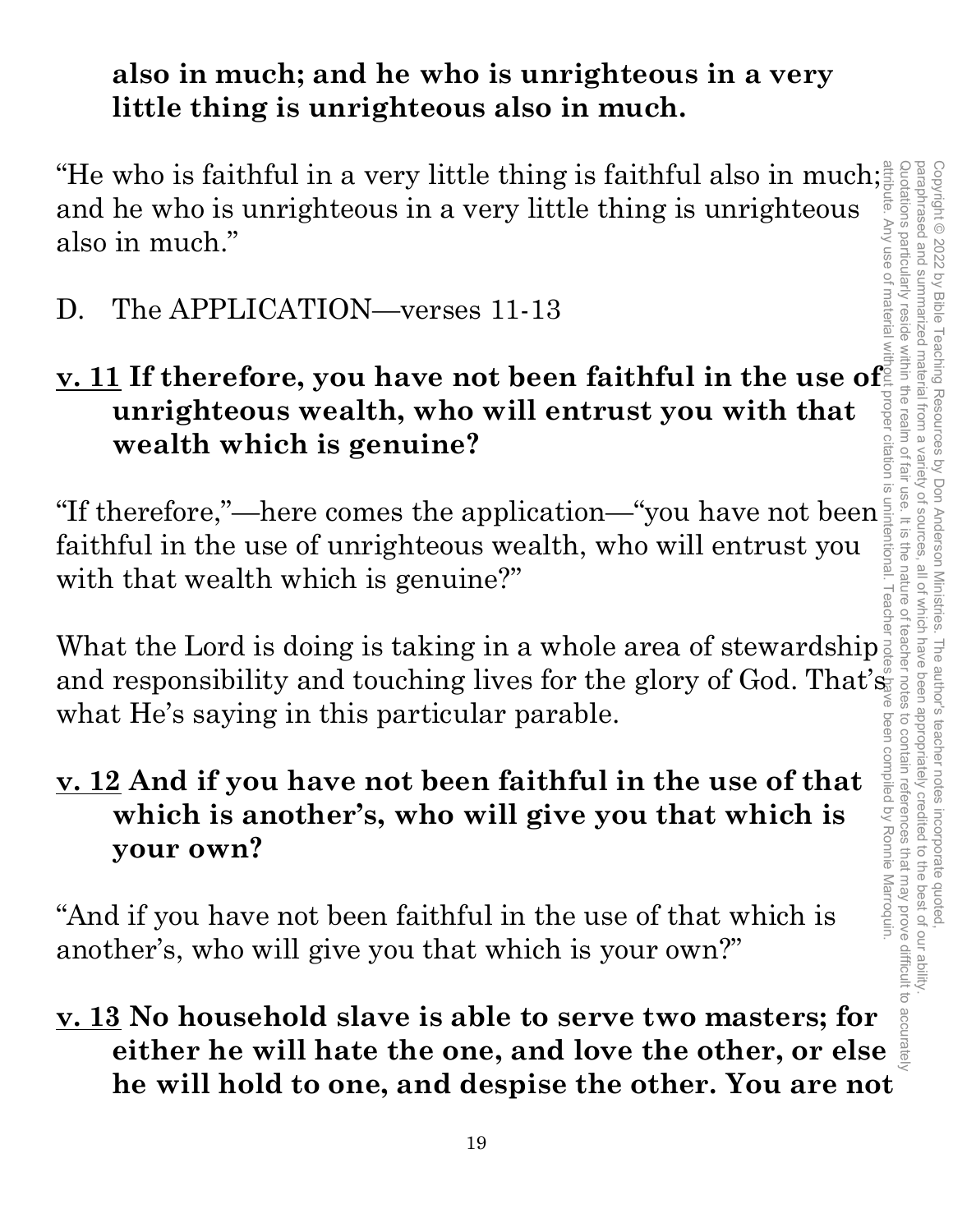# **able to serve God and wealth."**

"No household slave is able to serve two masters; for either he will hate the one, and love the other, or else he will hold to one, and despise the other. You are not able to serve God and wealth."'

He's saying, "Learn how it really is to be loyal." The Lord hates that about us and that we are so disloyal to Him.

In 1 John 2:15-17 He says:

1 John 2:15-17

Love not the world neither the things that are in the world...

#### James 4:4

You adulterers and adulteresses, know ye not that the love of the world is enmity with God?

That's how He feels about our personal disloyalty and our botched-up priorities as far as our relationship with Him.

1 Kings 18:21

…Choose you this day whom you will serve.

#### Joshua 24:14, 15

…As for me and my house, we will serve the Lord.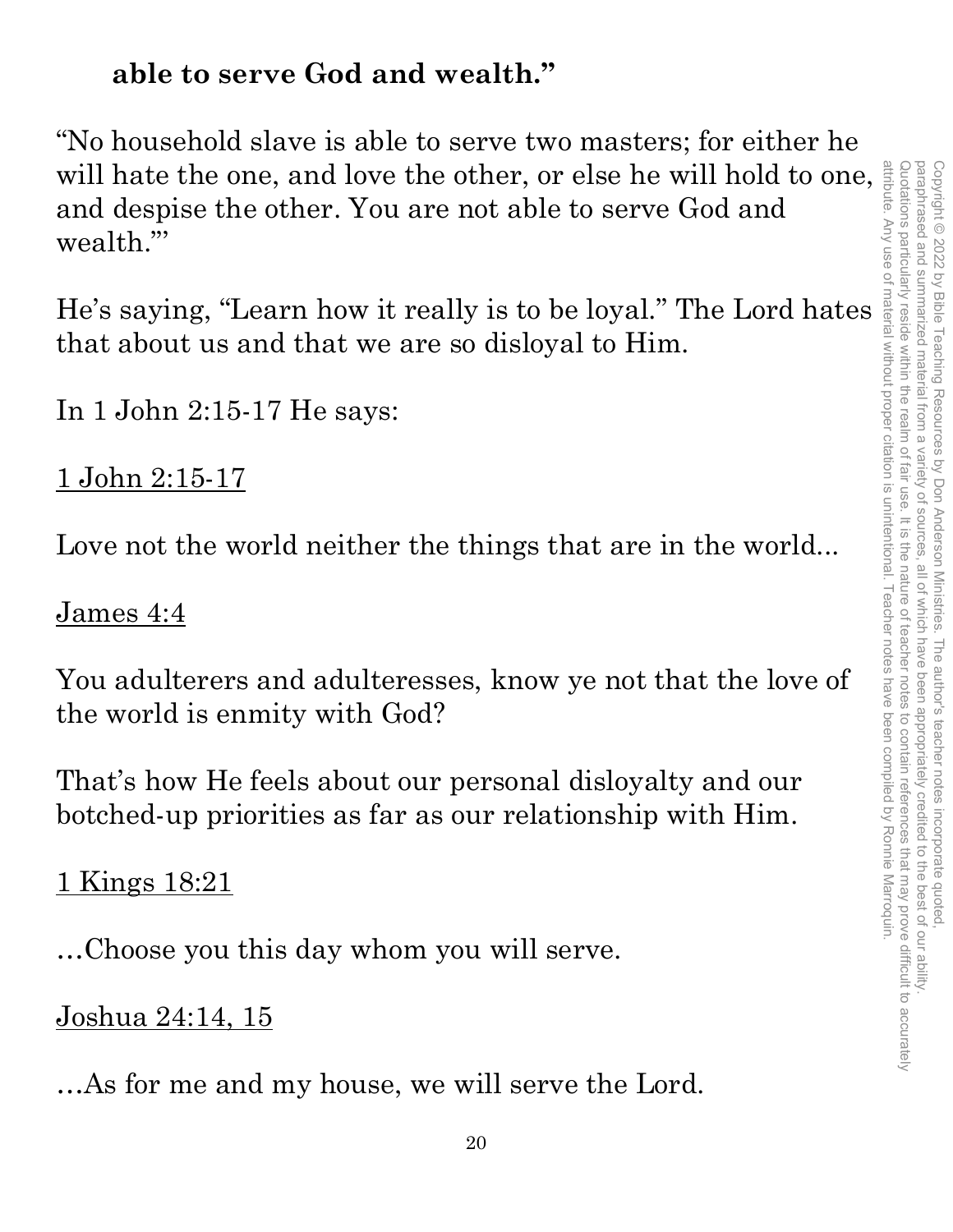And he's going to be loyal to the Lord and faithful to Him.

Now we could spend a lot of time on STEWARDSHIP but that's  $\frac{3}{2}$ not our purpose. The purpose is to see in bold relief how money creates a problem of disloyalty.

Do you want to see great illustrations of this? In the settlement of estates sometimes, when there are family members and money involved, you can see horrendous illustrations of criticism, distrust and disloyalty. In this particular parable, that is set out in bold relief.

There's one more parable and it involves a rich man, too. It's down in verse 19 and following.

This is a very interesting parable. We see a rich man who demonstrates the Incorrect Positive Thinking/Feeling/Acting right away. is set out in bold relief.<br>
There's one more parable and it involves a rich man, too. It's<br>
down in verse 19 and following.<br>
This is a very interesting parable. We see a rich man who<br>
demonstrates the Incorrect Positive T

# **v. 19 Now there was a certain rich man, and he was in the <br>
habit of clothing himself in purple and fine linen<br>
faring sumptuously every day.<br>
"Now there was a certain rich man, and he was in the habit of<br>
clothing hims habit of clothing himself in purple and fine linen faring sumptuously every day.**

"Now there was a certain rich man, and he was in the habit of clothing himself in purple and fine linen faring sumptuously every day."

You can take almost all the words in the lower left-hand corner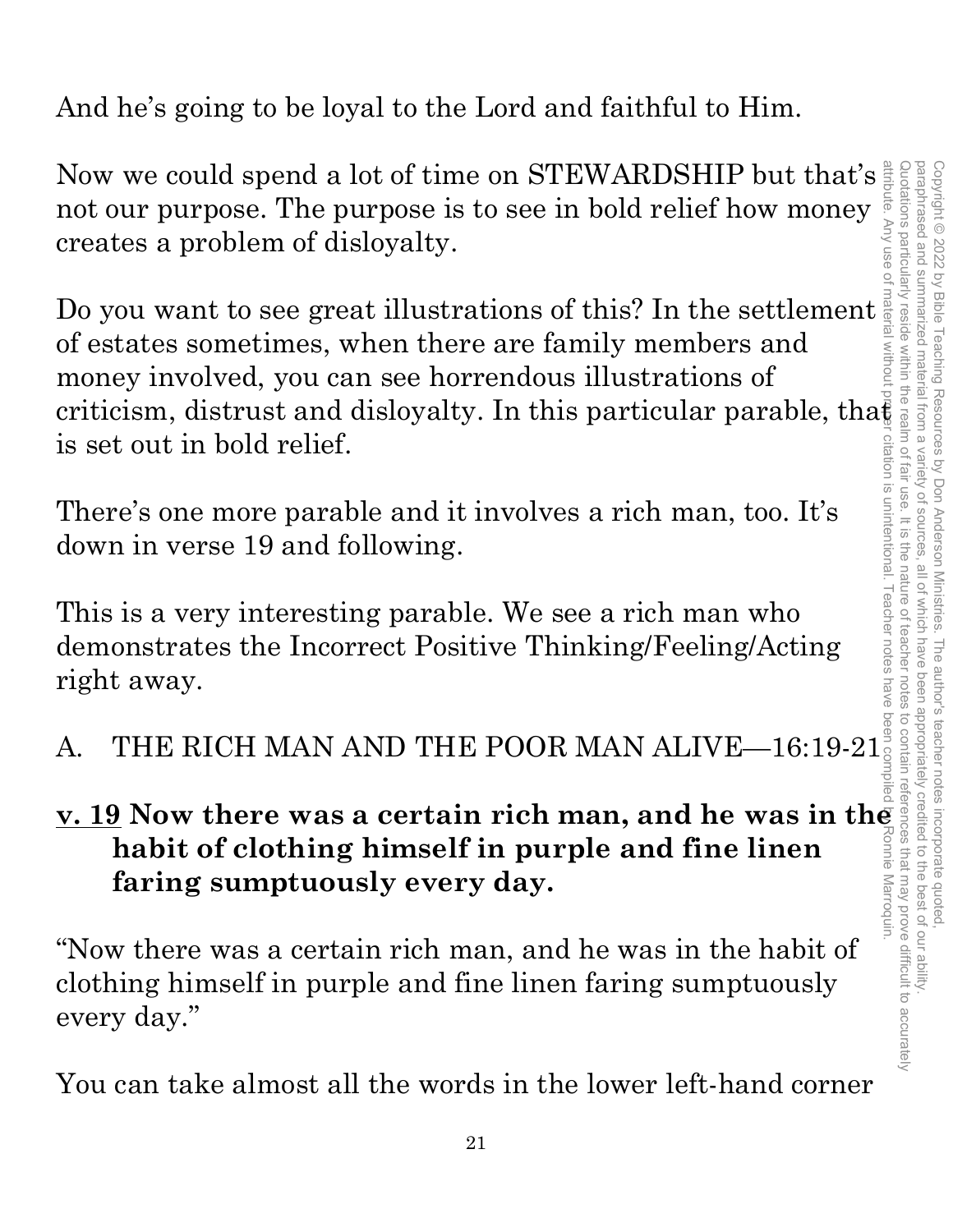and immediately you fit them to this guy. He's wearing the latest clothes, he's eating all the gourmet foods, he is living it up on what he has been able to acquire in his lifetime. He's become extremely selfish and possessive. He knows nothing about attribute. Any loyalty and faithfulness and love for someone else.

He's self-sufficient. He's calloused. He's egotistical. He's anxiety ridden and he's insulated from personal need. None of the things that we've talked about as ingredients of interpersonal relationships are part of this man's life.

He's allowed his wealth to harden his heart. He's "faring sumptuously every day."

What does that tell you? He's living in a beautiful home, has fabulous meals, has a limousine, tennis court, swimming pool, servants, and condos in beautiful locations. He has everything  $t\ddot{\theta}$ go with it. Here he is "faring sumptuously every day." He is indolent, living a life of self-indulgence.

Let's notice together the next character.

# **v. 20 And a certain poor man named Lazarus was laid at his gate, covered with sores,**

"And a certain poor man named Lazarus was laid at his gate, covered with sores,"

Now here is the second character. He's very, very poor. He has some physical problems. He's laying at the gate of this wealthy man. As he lays there in his poverty and his sickness and his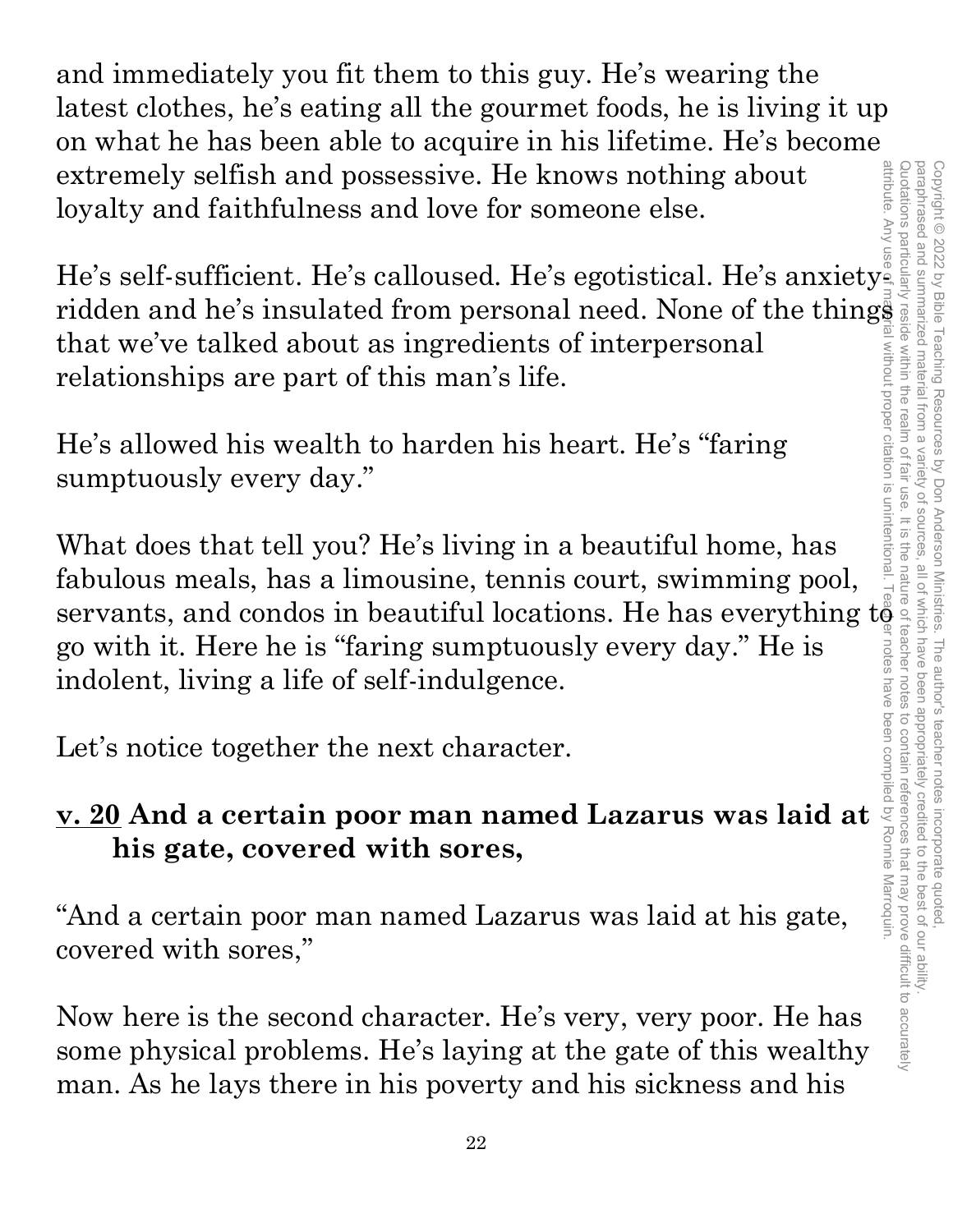hunger and his loneliness, look what happens.

# **v. 21 And eagerly desiring to be fed with those things even the dogs were coming and licking his sores.**

**which were falling from the rich man's table; besides, even the dogs were coming and licking his sores.**<br>
deagerly desiring to be fed with those things which were a seed in the rich man's table; besides, even the dogs wer "And eagerly desiring to be fed with those things which were falling from the rich man's table; besides, even the dogs were coming and licking his sores."

Here the man is in total misery and is so hardened in his heart that he just drives past him every day, clicks the gate opener, and goes in as though the guy is not even there. There's nothing at all to demonstrate any friendship.

That's the rich man and the poor man alive. Let's see them dead fract in gust arrives past in every day, cness the gate opener,<br>and goes in as though the guy is not even there. There's nothing<br>at all to demonstrate any friendship.<br>That's the rich man and the poor man alive. Let's see parable, you need to remember that the person who's telling this parable has some inside information and the reality of this comes out in bold relief. This is not a fun and games or a mythological story. This is for real. parable has some inside information and the reality of this<br>
comes out in bold relief. This is not a fun and games or a<br>
mythological story. This is for real.<br>
B. THE RICH MAN AND THE POOR MAN DEAD—16:22,  $23^{\frac{3}{2}}$ 

# **v. 22 Now it came about that the poor man died and he was carried away by the angels to Abraham's bosom; and the rich man also died and was buried.**

"Now it came about that the poor man died and he was carried away by the angels to Abraham's bosom; and the rich man also died and was buried."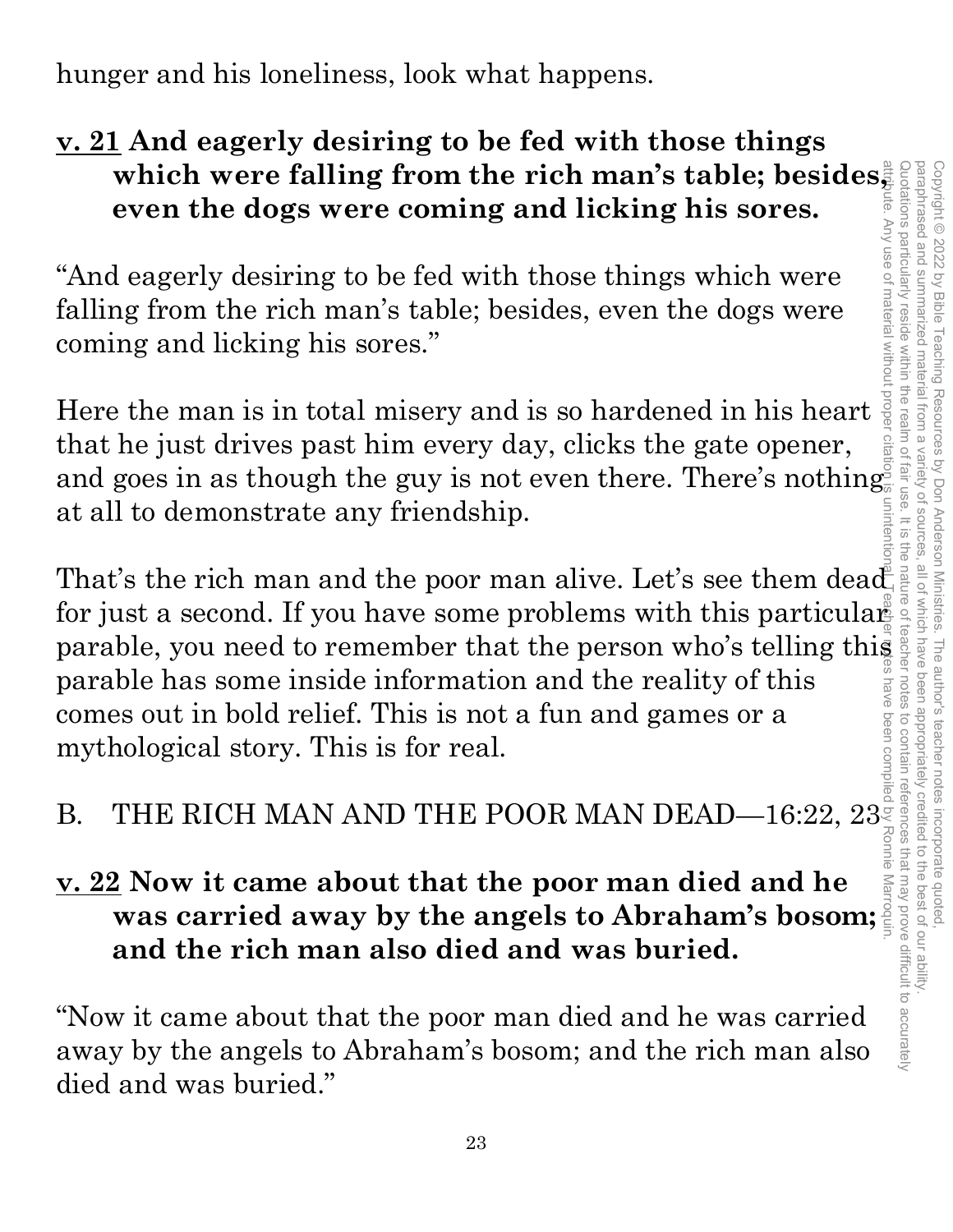This poor man has a relationship with God. He is a righteous poor man and he's immediately carried away to Abraham's bosom. That's the place of the righteous dead before Christ died on the cross. It says the "rich man" was just "buried."

It is obvious that in the burial of "the rich man," he is buried and we're going to see where he ends up.

#### **v. 23 And in Hades, having lifted up his eyes, being in torment, he is seeing Abraham from far away, and Lazarus, in his bosom.**

"And in Hades, having lifted up his eyes, being in torment, he is seeing Abraham from far away, and Lazarus, in his bosom."

 He believed Satan's lie. He's lived selfishly. He's lived with Incorrect Positive Thinking/Feeling/Acting all of his life and now as he dies, he's gone to the place of eternal torment. While he's there, he sees "far away" Lazarus in Abraham's bosom. Immediately there is something that he wants. Here comes his first request. It's a request for himself:

- C. REQUEST #1—16:24-26
- **v. 24 And he cried out and said: 'Father Abraham, have mercy on me, and send Lazarus, in order that he may dip the tip of his finger in water and cool off my tongue; for I am in agony in this flame.'**

"And he cried out and said: 'Father Abraham, have mercy on me,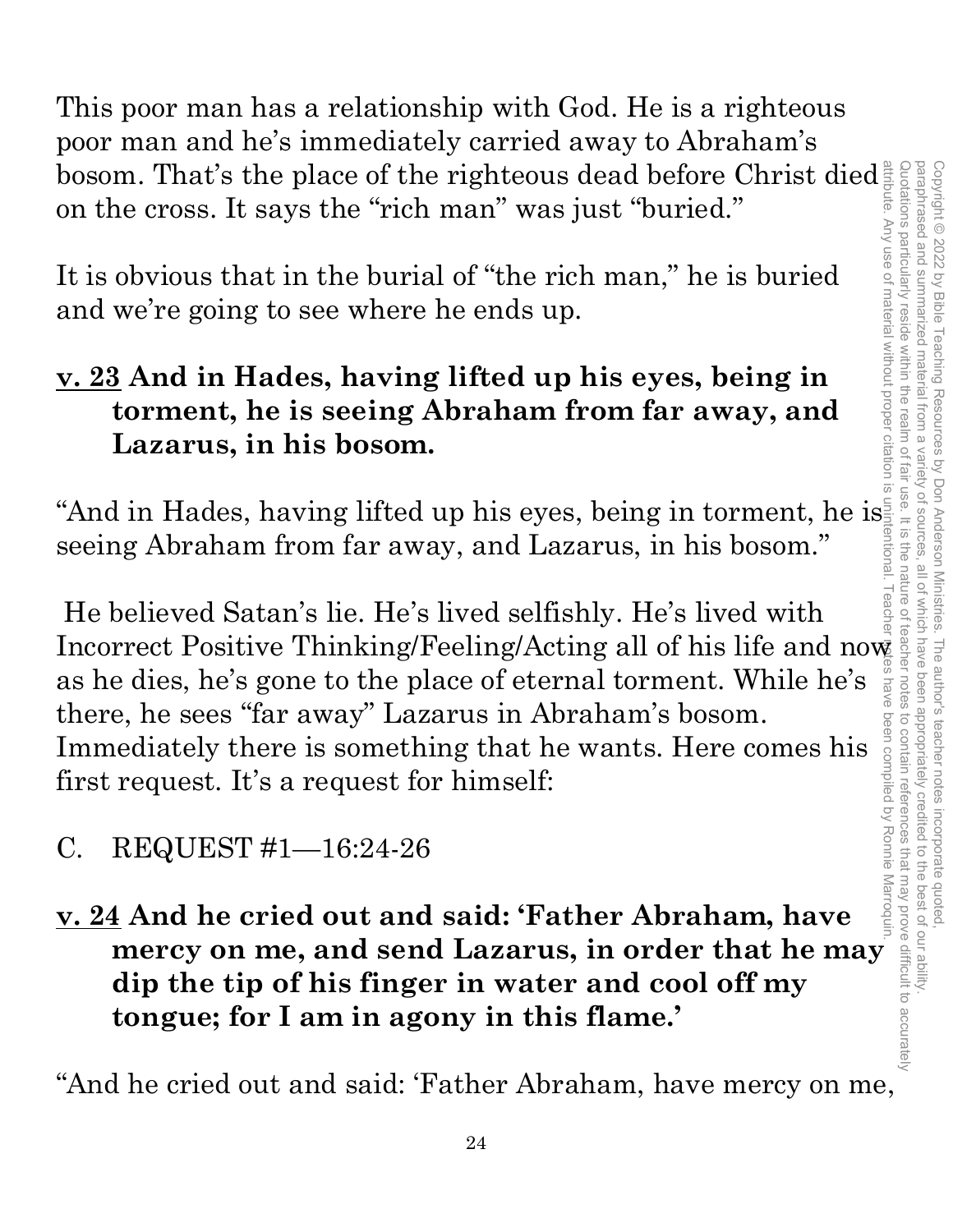and send Lazarus, in order that he may dip the tip of his finger in water and cool off my tongue; for I am in agony in this flame.'"

Is he still selfish? What's he doing? He's saying, "Have mercy on me. Oh, send that guy that's been laying at my gate—I never had time to do anything for—and let him dip his finger in water and come and cool my tongue; for I am perishing, or in agony in these flames."

The one thing that you really have to come to grips with is that wherever Christ talks about eternal torment, there is flame. He torment from flame.

We have to remember that the Lord has inside information on all of this. There's these verses:

# 2 Thessalonians 1:8, 9

In flaming fire, taking vengeance on those who do not wish to know our God.

talks about the lake of fire (Revelation 20). He talks here about is<br>torment from flame.<br>We have to remember that the Lord has inside information on<br>all of this. There's these verses:<br>2 Thessalonians 1:8, 9<br>In flaming fir We have the sobering picture of what it's like not to know Him. This man hasn't changed one bit other than he is suffering greatly.

**v. 25 But Abraham said: 'Child, remember that you received good things during your life, and likewise, Lazarus bad things; but now he is being comforted here, and you are in agony.**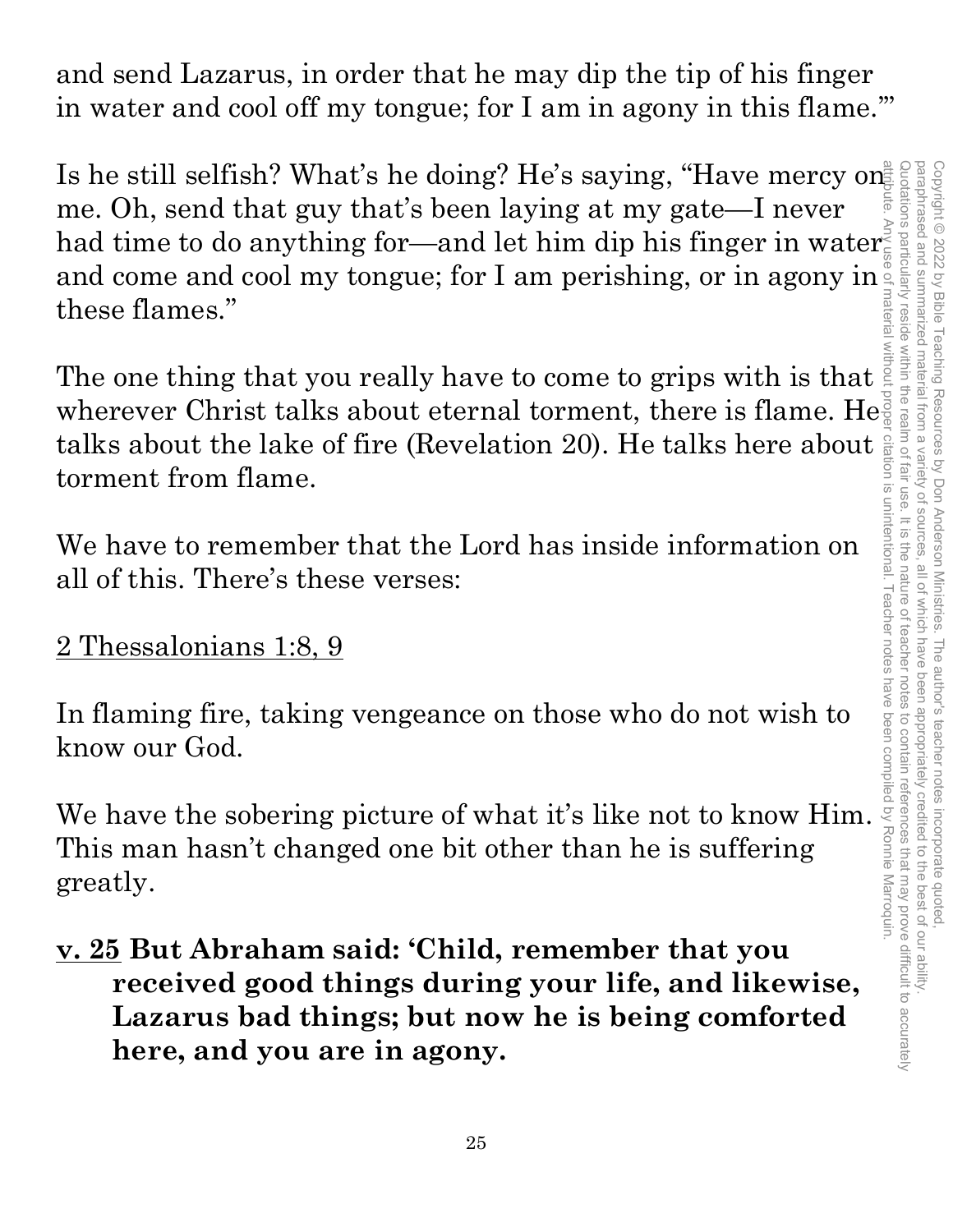Quotations particularly reside within the realm of fair use. It is the nature of teacher notes to contain references that may prove difficult to accurately paraphrased and summarized attribute. Any use of material without proper citation is unintentional. Teacher notes have been compiled by Ronnie Marroquin.Quotations particularly reside within the realm of fair use. It is the nature of teacher notes to contain references that may prove difficult to accurately paraphrased and summarized material from a variety of sources, all of which have been appropriately credited to the best of our ability. Copyright © 2022 by Bible Teaching Resources Copyright © 2022 by Bible Teaching Resources by Don Anderson Ministries. The author's teacher notes incorporate quoted, I material from a variety of bon Anderson Ministries. The author's teacher notes incorporate quoted,<br>ariety of sources, all of which have been appropriately credited to the best of our ability.

"But Abraham said: 'Child, remember that you received good things during your life, and likewise, Lazarus bad things; but now he is being comforted here, and you are in agony."

Grace always runs out at the point of death. This is a tremendous illustration, by the way, to those who believe in reincarnation. There's no second trip around.

#### Hebrews 9:27

It is appointed unto a man once to die and after that, the judgment.

There's going to be no more grace. It's not going to be possible now for Lazarus to give any grace, to comfort you in your agony. It's now total justice and judgment that is going to take place.

**<u>v. 26</u> And in all these regions between us and you a great**  $\frac{1}{2}$  **chasm has been placed, in order that those who are desiring to come over from here to you may not be able (to do so); and that none may cross over fro chasm has been placed, in order that those who are desiring to come over from here to you may not be able (to do so); and that none may cross over from there to us.'** 

"And in all these regions between us and you a great chasm has been placed, in order that those who are desiring to come over Marroquin from here to you may not be able (to do so); and that none may cross over from there to us.'"

"I'm sorry. It's totally impossible." Now that he hears that, he's got another request. Here comes his second request.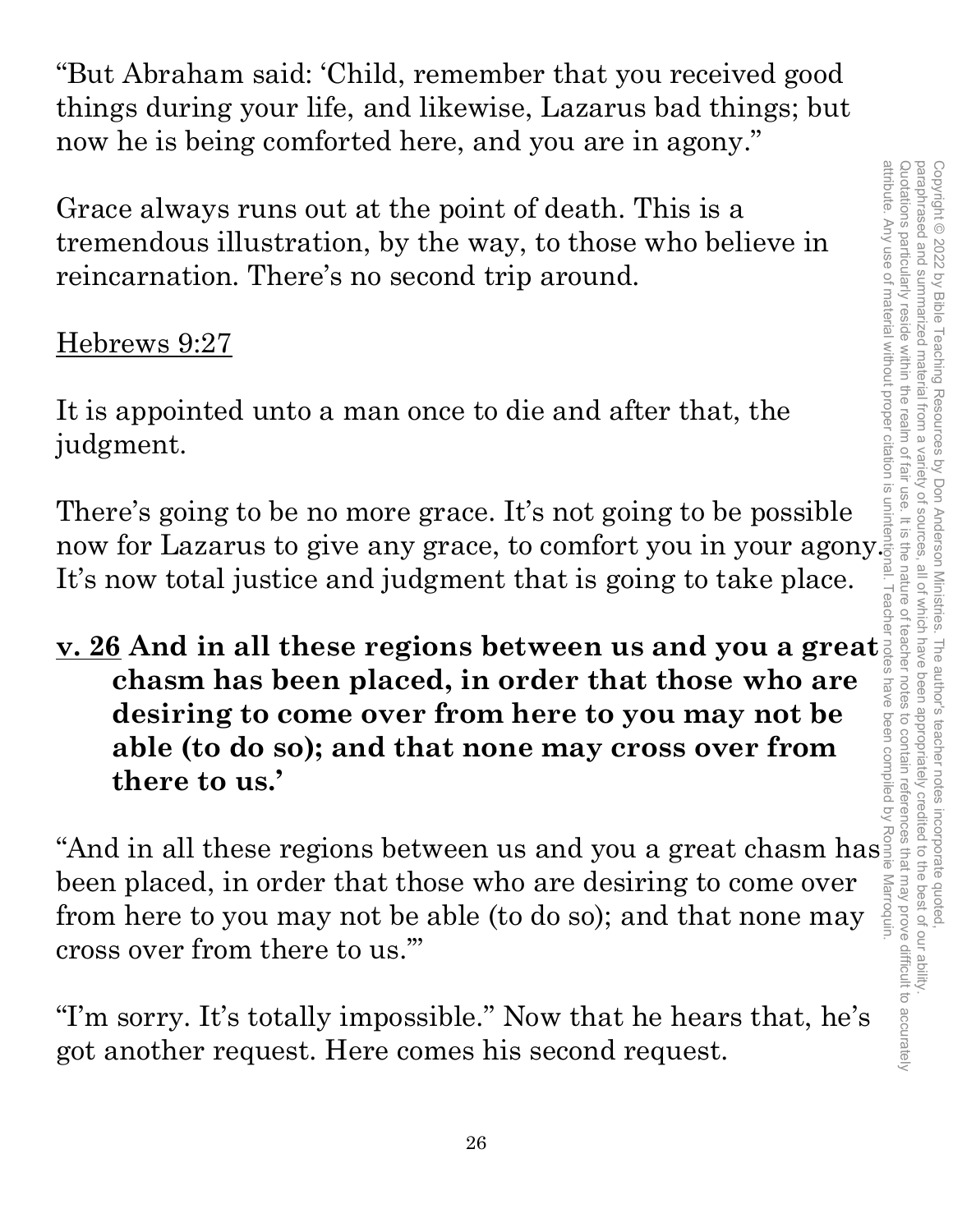D. REQUEST #2—16:27-31

#### **v. 27 And he said: 'Then I am begging you, Father, that you send him to my father's house—**

to my father's house—"

Why?

# you send him to my father's house—<br>
"And he said: "Then I am begging you, Father, that you send him<br>to my father's house—"<br>
Why?<br>
<u>w. 28</u> For I am having five brothers--in order that he may send in the warning them, lest **v. 28 For I am having five brothers--in order that he may be warning them, lest they also come to this place of torment.'**

"For I am having five brothers--in order that he may be warning them, lest they also come to this place of torment.'"

# **v. 29 But Abraham is saying: 'They are having Moses and the prophets. Let them hear them.'**

"But Abraham is saying: 'They are having Moses and the prophets. Let them hear them.'"

# **v. 30 But he said: 'No! father Abraham, but if someone from the dead goes to them, they will repent.'**

"But he said: 'No! father Abraham, but if someone from the dead goes to them, they will repent.'"

Will they? What's he saying?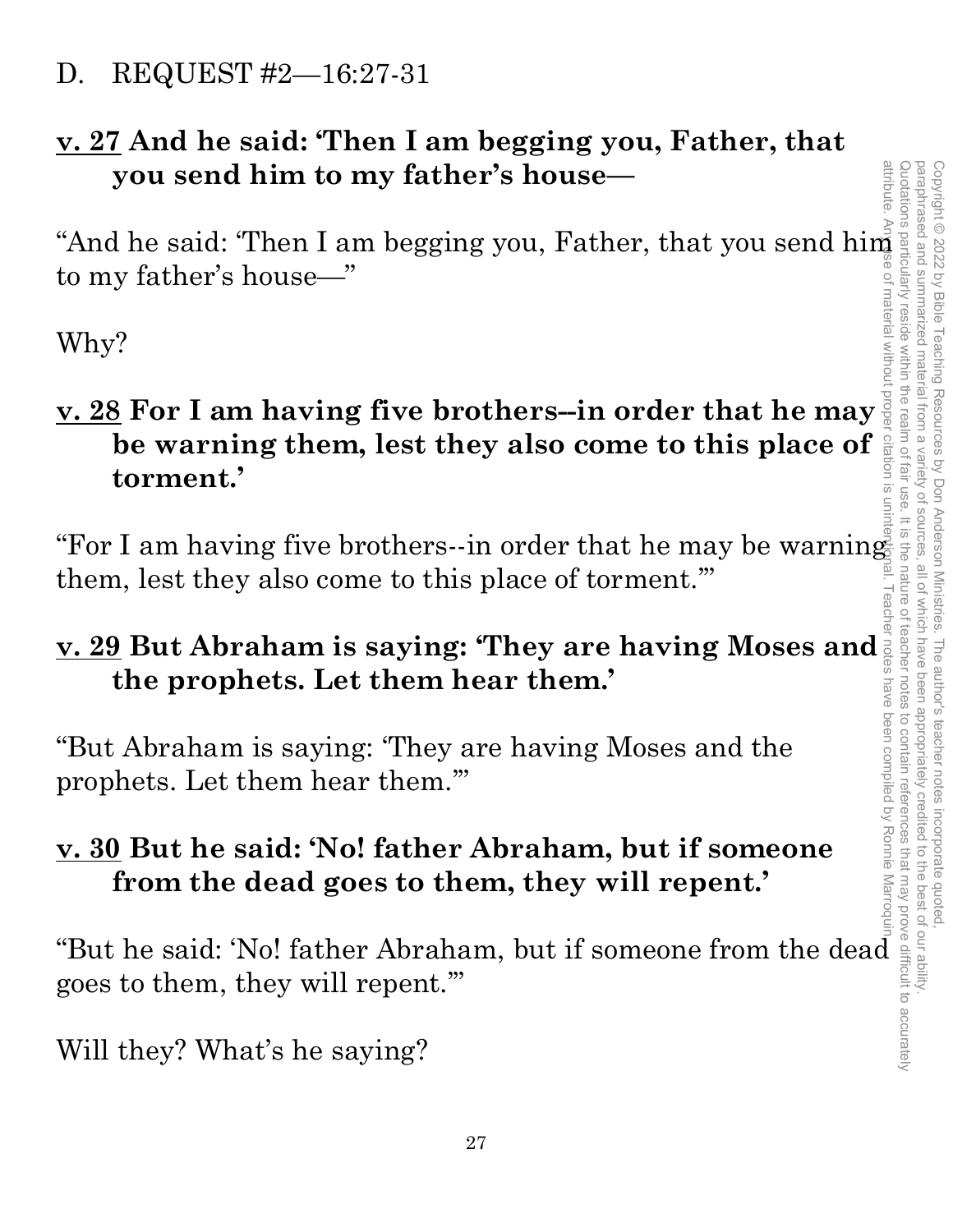"They will repent like I never had time to do because I never got out of Incorrect Positive Thinking/Feeling/Acting to Correct Negative Thinking/Feeling/Acting."

There has to come conversion. There has to come change. There  $\bar{\S}$ has to come the brokenness that leads to a relationship to Jesus $\vec{\bar{\varepsilon}}$ Christ and he never did that. Isn't it interesting that he says, "Could someone go back and tell them so that they would indeed "Could someone go back and tell them so that they would indeed repent?"

# **v. 31 But he said to him: 'If they are not hearing Moses and the prophets, neither will they be persuaded if someone should arise from the dead.'**

"But he said to him: 'If they are not hearing Moses and the prophets, neither will they be persuaded if someone should aris $\mathring{\mathsf{e}}$ from the dead.'"

There's no hope.

When you look at those two stories, you look at the story of a dishonest manager. He is disloyal.

Isn't it interesting that the Lord is faithful? He is loyal. He is loyal to Lazarus and to his faith, even though he is poor and he's suffering.

The Lord is faithful to him and loyal to him. Out there in eternity one of the things that Lazarus can say is, "Lord, You are faithful and You've been loyal to me."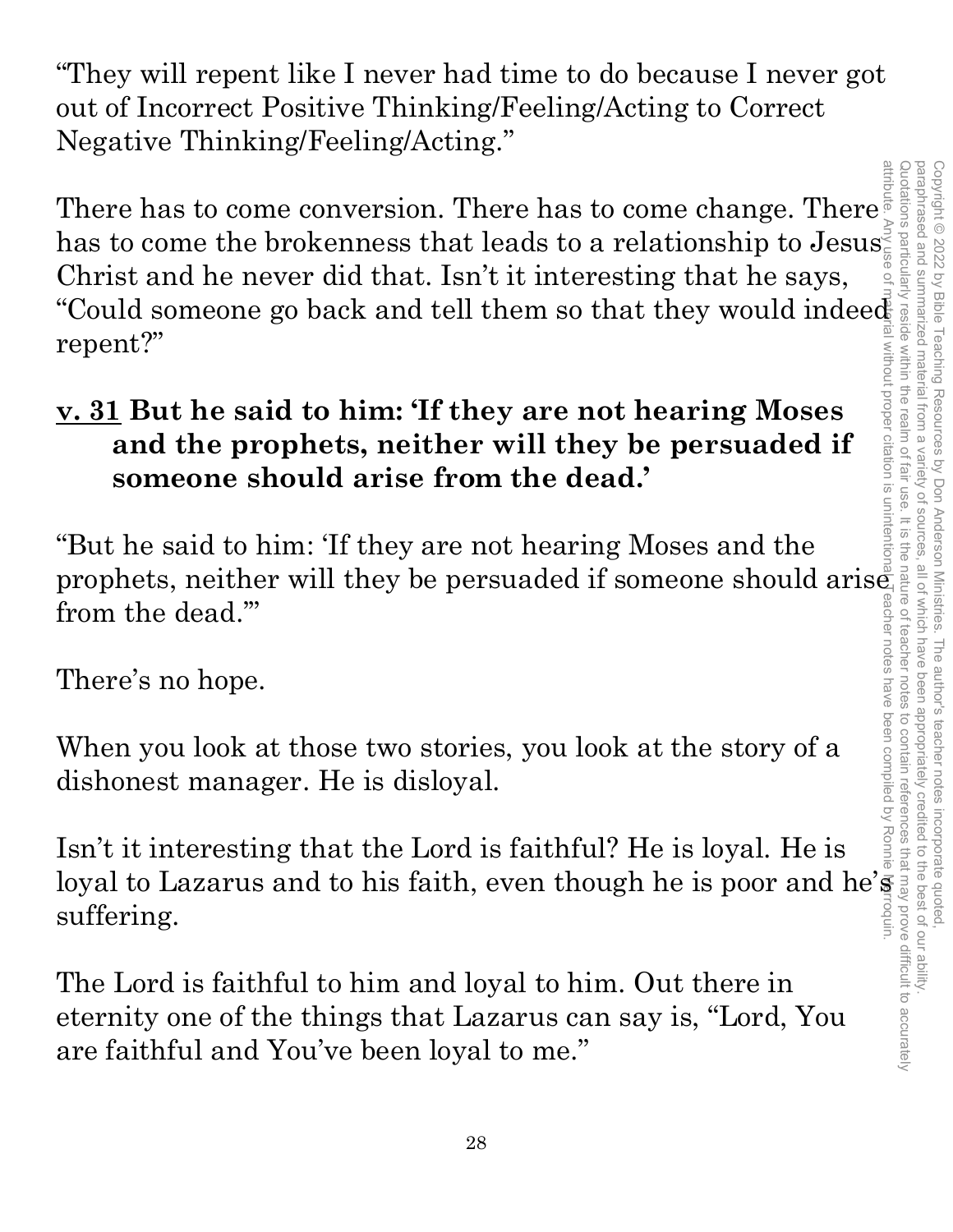What about the rich man? He has to face up to the fact that he never availed himself of the Lord's faithfulness or he never put himself in a position to let the Lord be loyal to him. He just had to do it all on his own and he lived for the here and now and he never made a personal commitment to Jesus Christ. As a result of that, he's suffering eternally in torment.

We need to remember that loyalty is probably one of the greates. needs of our day. When you see couples breaking up their marriages because of a third party, you've got a manifestation of disloyalty. When you see so much sin and violence in the lives of individuals, you realize that they're being disloyal to their Lord.

disloyalty. When you see so much sin and violence in the lives of<br>individuals, you realize that they're being disloyal to their Lord.<br>If you really want to be miserable, be disloyal to a loyal Lord. He<br>will always be fait will always be faithful.

#### Lamentations 3:22, 23

It is of the Lord's mercies that we're not consumed because His compassions fail not. They are new every morning. Great is Thy $_{\circ}^{\circ}$ faithfulness.

"I am the Lord God and I change not."

He is there the same yesterday, today and forever. He is totally unmoved in His love and devotion. He does not express greater loyalty to anyone and less for anybody else because of what they're going through. He is loyal and He's faithful. He wants that from us more than anything else.

If you find yourself in relationships where you're tempted to be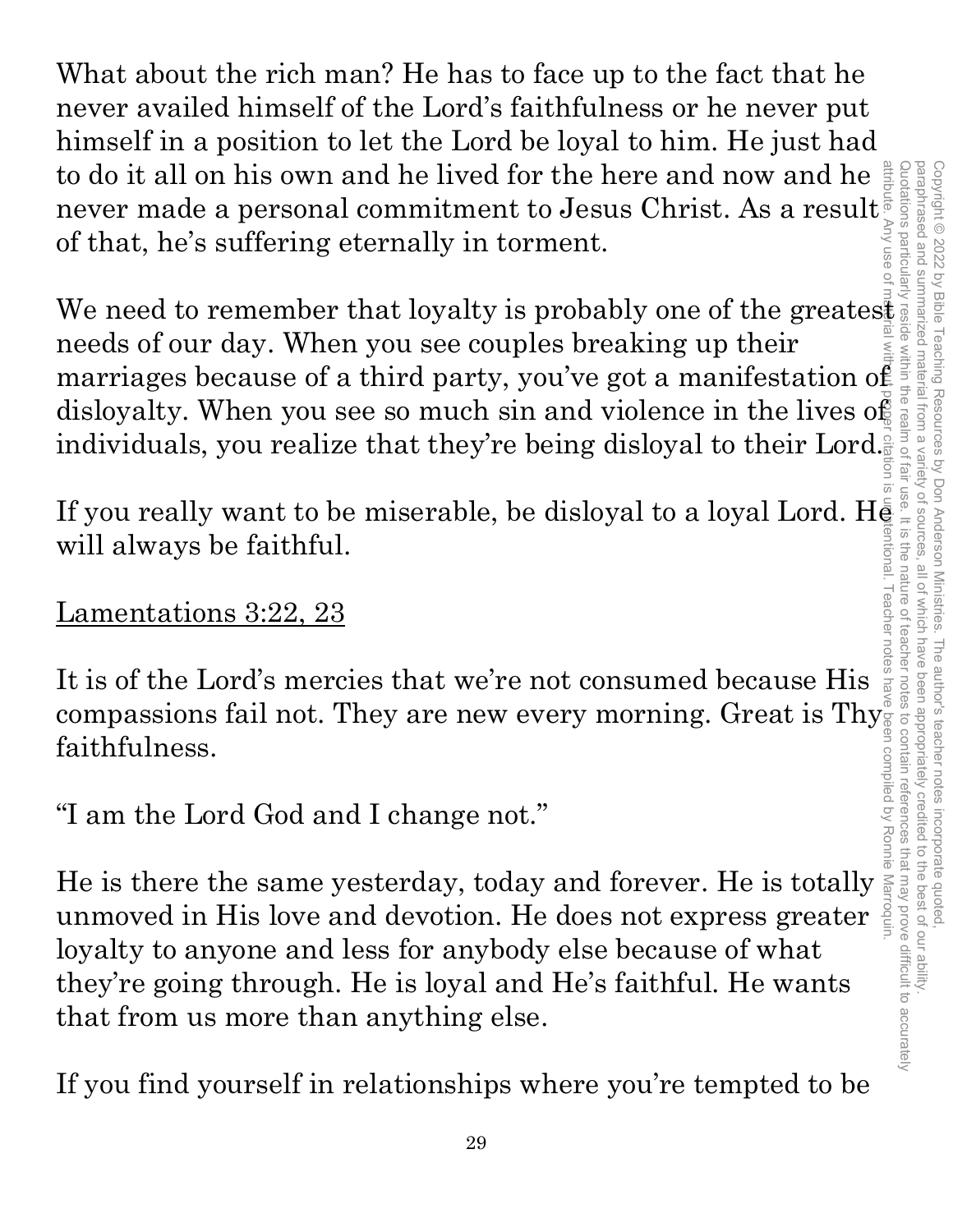disloyal because of the stresses of circumstances like the manager, you'll learn well from that lesson. If you're without Christ, you'll have a good sobering look at your future. God is faithful, but when grace runs out and you die, judgment is the only alternative if you've not received Christ as your Savior.

Satan is constantly there accusing the brethren. It's one of his major names and his characteristics. It is easy to listen to his message rather than to the message of the Lord saying, "I love you and I long for a personal relationship with you."

In the characters that we've seen—the dishonest manager and in the rich man—we've seen Incorrect Positive Thinking/Feeling/Acting. The formula fits.

If people are going to move out of Incorrect Positive Thinking/Feeling/Acting, they have to take a trip through Correct Negative Thinking/Feeling/Acting to get over to Correct Positive Thinking/Feeling/Acting.

Father, we bow in Your presence. We've looked at a couple of parables that have taught us some things and we've also looked $\frac{1}{3}$ at David and Jonathan. Father, teach us how to make personal  $\overline{z}$ commitments to one another to be loyal. Teach us how to make those commitments to our spouses, that we would be loyal in the face of temptation. That adversity and stress in our relationships would not reveal selfishness but a steadfastness, a willingness to always be the same and to always be there, solid as a rock. Father, to our children, they expect of us that stability, that maturity of adulthood. Teach us how to be to them, when they're struggling with things in their lives, that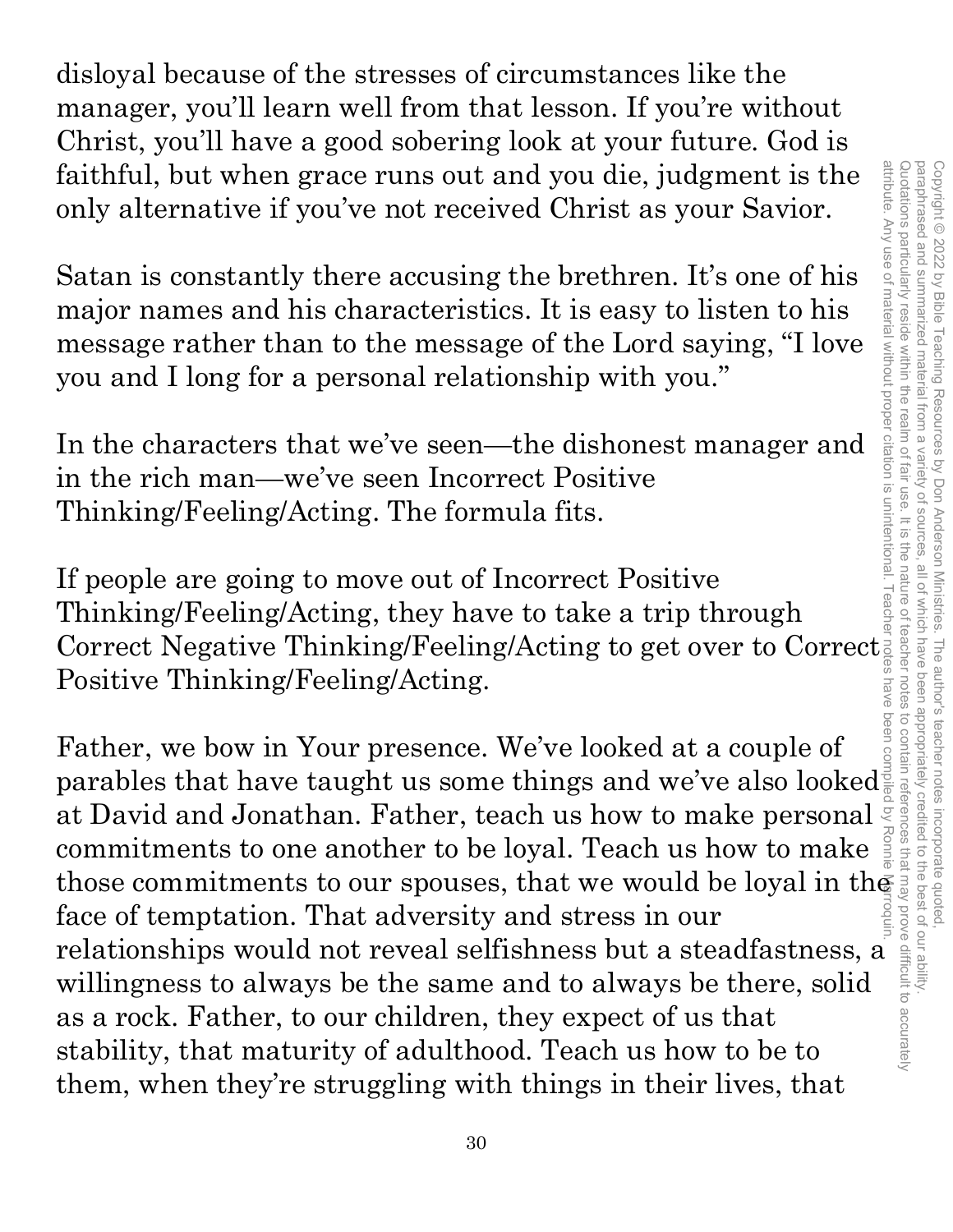quality of stability and faithfulness. Father, we pray that we would manifest Your love that does believe all things, that does endure all things and continues to hope. When there abides faith, hope and love, the greatest of these is love. Let that be part of our lives. Father, we pray that our own personal relationship with You would be one of undivided loyalty. That we would not allow the love of the world, the love of our own fleshly desires and the pride of life to rob us of the joy of singlehearted commitment and devotion to You and to our Savior. For it's in the Savior's name we pray. Amen.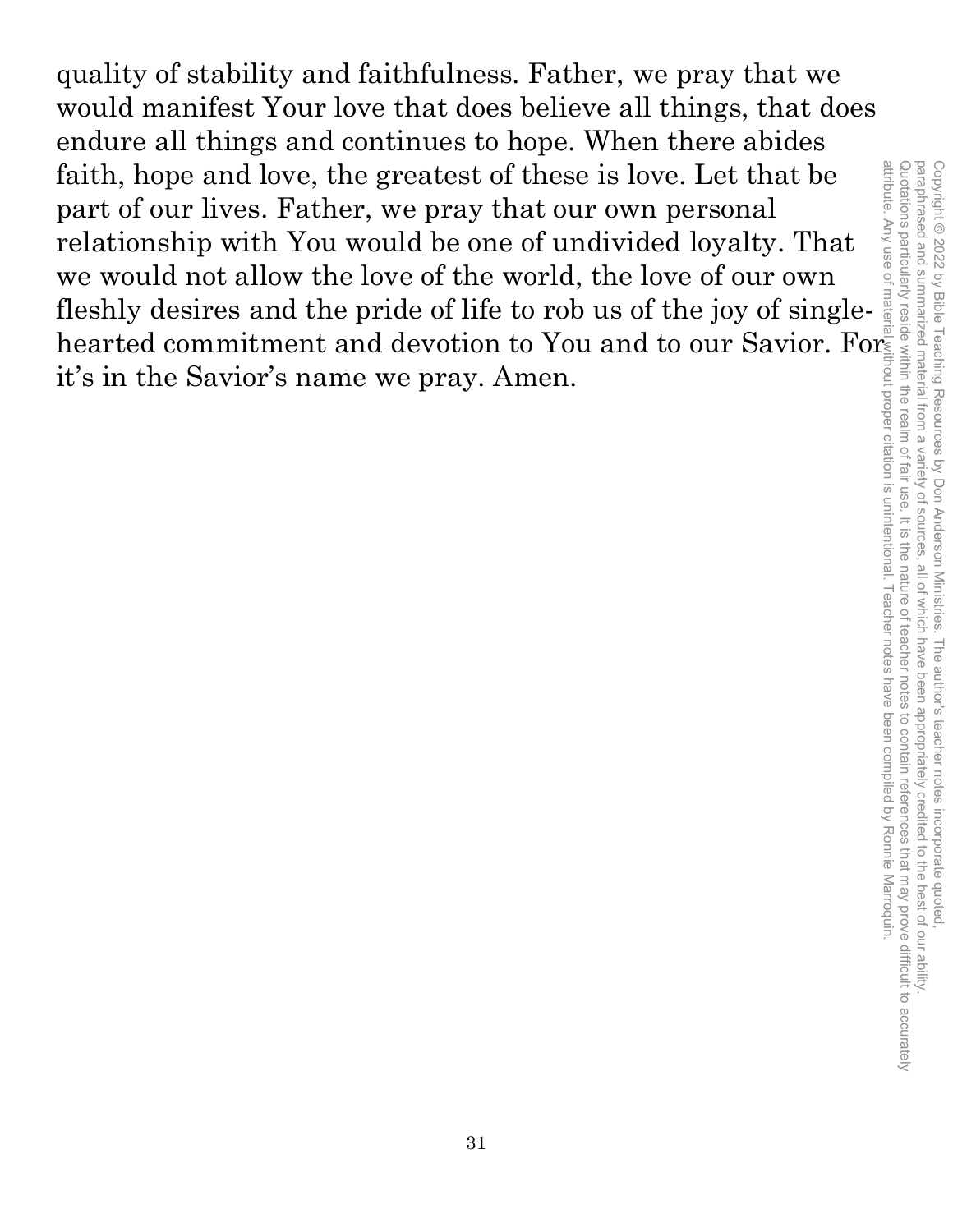#### **SOLVING STRUGGLES**

#### **In Interpersonal Relationships**

#### **"Learning to Live, Love and Listen to Each Other"**

#### **Ingredient #7: LOYALTY – GOD IS FAITHFUL – Luke 16:1-13, 19-31**

#### **I. Story #1 – Luke 16:1-13**

**A. Accountability – verses 1-2** 

v. 1 Now He was also saying to the disciples: "There was a certain rich man who was having a manager of his estate, and this manager was accused to him as wasting his possessions. v. 2 And having called him, he said to him: 'What is this I am hearing concerning you? Give an account of your management, for you can no longer be manager.'

#### **B. Alternatives (What shall I do?) – verses 3-8**

v. 3 And the manager said to himself: 'What shall I do, because my master is taking away the management from me? I am not strong enough to dig; I am ashamed to beg.

v. 4 I know what I shall do, in order that when I am removed from the management, they will receive me into their homes.' v. 5 And he summoned each one of his master's debtors, and he was saying to the first: 'How much are you owing my master?' v. 6 And he said, 'A hundred measures of oil.' And he said to him, Take your bill, and sit down quickly and write fifty.' v. 7 Then he said to another: 'Now as for you how much are you owing?' And he said, 'One hundred measures of wheat.' He is saying to him, 'Take your bill, and write eighty.'

v. 8 And his master praised the unrighteous manager because he acted shrewdly; for the sons of this age are shrewder in their dealings with their own kind than the sons of the light.

#### **NOTES**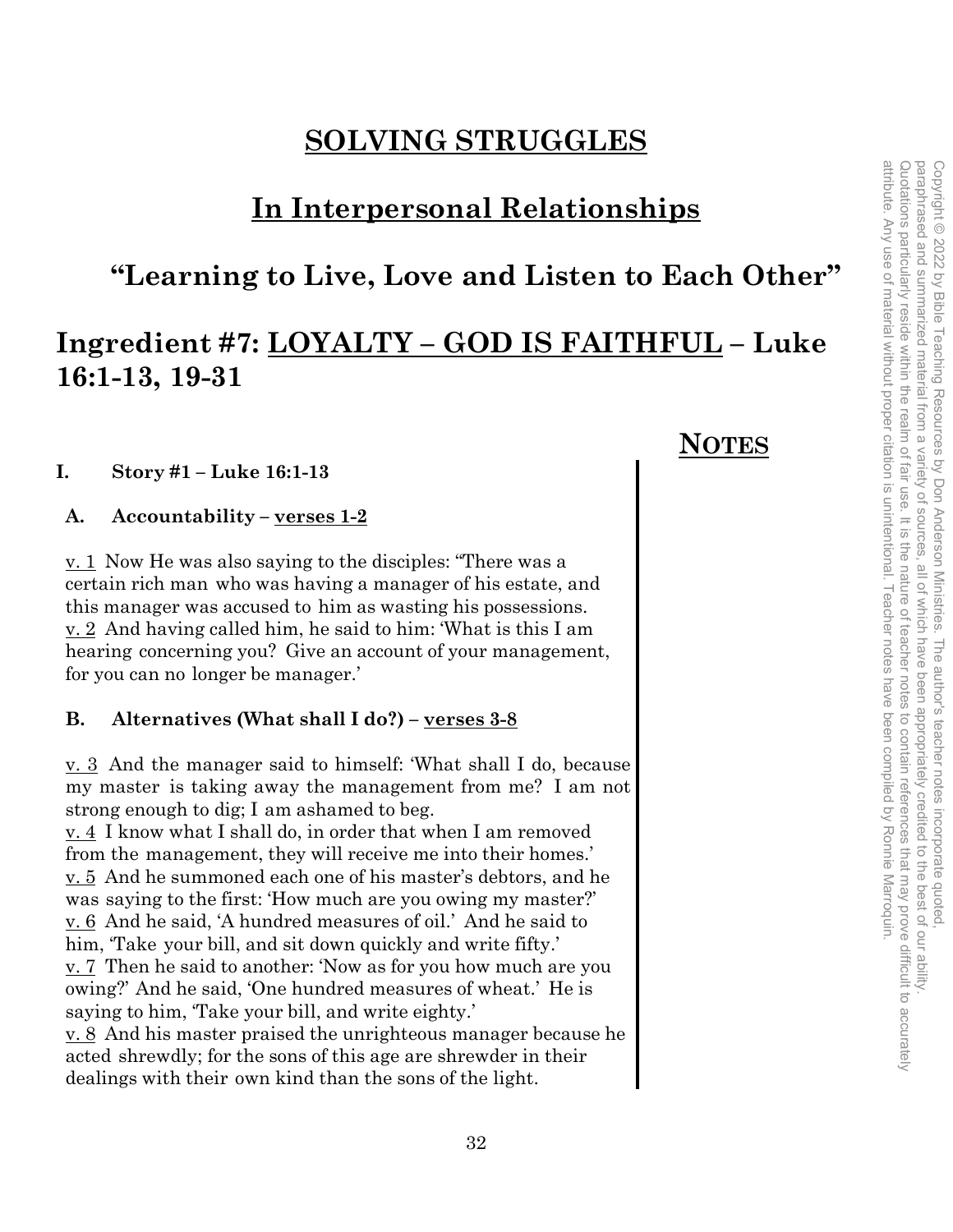#### **C. Admonition – verses 9-10**

v. 9 And I am saying to you: Make friends for yourselves by means of the wealth of unrighteousness; in order that when it gives out, they may receive you into the eternal dwellings. v. 10 He who is faithful in a very little thing is faithful also in much; and he who is unrighteous in a very little thing is unrighteous also in much.

#### **D. Application – verses 11-13**

v. 11 If, therefore, you have not been faithful in the use of unrighteous wealth, who will entrust you with that wealth which is genuine?

v. 12 And if you have not been faithful in the use of that which is another's, who will give you that which is your own?

 $\underline{v}$ . 13 No household slave is able to serve two masters; for either he will hate the one, and love the other, or else he will hold to one, and despise the other. You are not able to serve God and wealth."

#### **II. Story #2 – Luke 16:19-31**

#### **A. Rich Man and Poor Man Alive – verses 19-21**

v. 19 Now there was a certain rich man, and he was in the habit of clothing himself in purple and fine linen, faring sumptuously every day.

v. 20 And a certain poor man named Lazarus was laid at his gate, covered with sores,

v. 21 and eagerly desiring to be fed with those things which were falling from the rich man's table; besides, even the dogs were coming and licking his sores.

#### **B. Rich Man and Poor Man Dead – verses 22-23**

v. 22 Now it came about that the poor man died and he was carried away by the angels to Abraham's bosom; and the rich man also died and was buried.

v. 23 And in Hades, having lifted up his eyes, being in torment, he is seeing Abraham from far away, and Lazarus in his bosom.

#### **NOTES**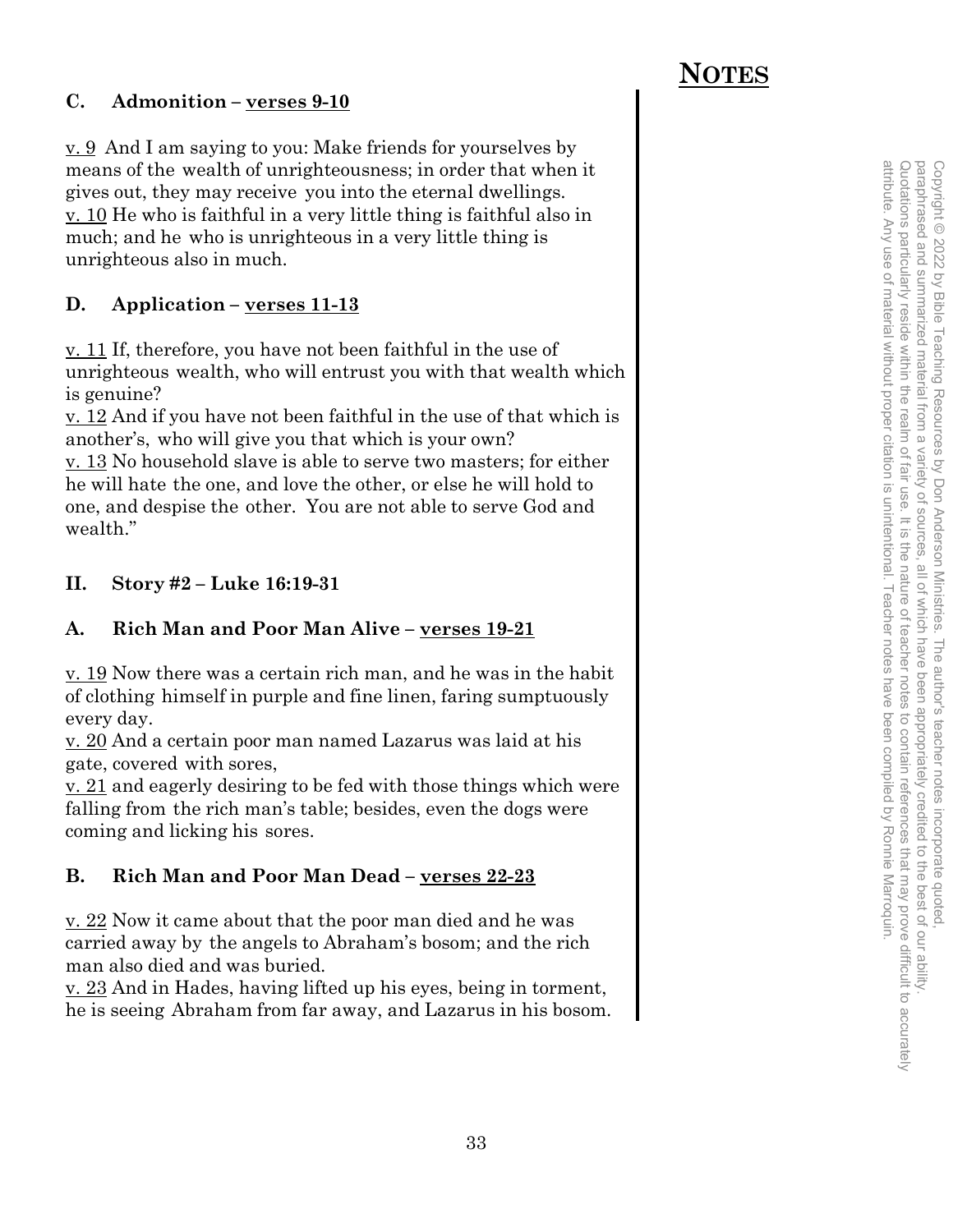#### **C. Request #1 – verses 24-26**

v. 24 And he cried out and said: 'Father Abraham, have mercy on me, and send Lazarus, in order that he may dip the tip of his finger in water and cool off my tongue; for I am in agony in this flame.'

v. 25 But Abraham said: 'Child, remember that you received good things during your life, and likewise Lazarus bad things; but now he is being comforted here, and you are in agony.

v. 26 And in all these regions between us and you a great chasm has been placed, in order that those who are desiring to come over from here to you may not be able [to do so]; and that none may cross over from there to us.'

#### **D. Request #2 – verses 27-31**

v. 27 And he said: 'Then I am begging you, Father, that you send him to my father's house—

v. 28 for I am having five brothers—in order that he may be warning them, lest they also come to this place of torment.' v. 29 But Abraham is saying: 'They are having Moses and the prophets. Let them hear them.'

v. 30 But he said: 'No! Father Abraham, but if someone from the dead goes to them, they will repent.'

v. 31 But he said to him: 'If they are not hearing Moses and the prophets, neither will they be persuaded if someone should arise from the dead.'

#### **LESSONS FROM THE PASSAGE:**

What are some of the lessons we can learn from this particular study?

Lesson #1: The Lord expects us to be wise as serpents and as harmless as doves.

Lesson #2: We are commanded to use our resources and possessions to touch people's lives with the gospel.